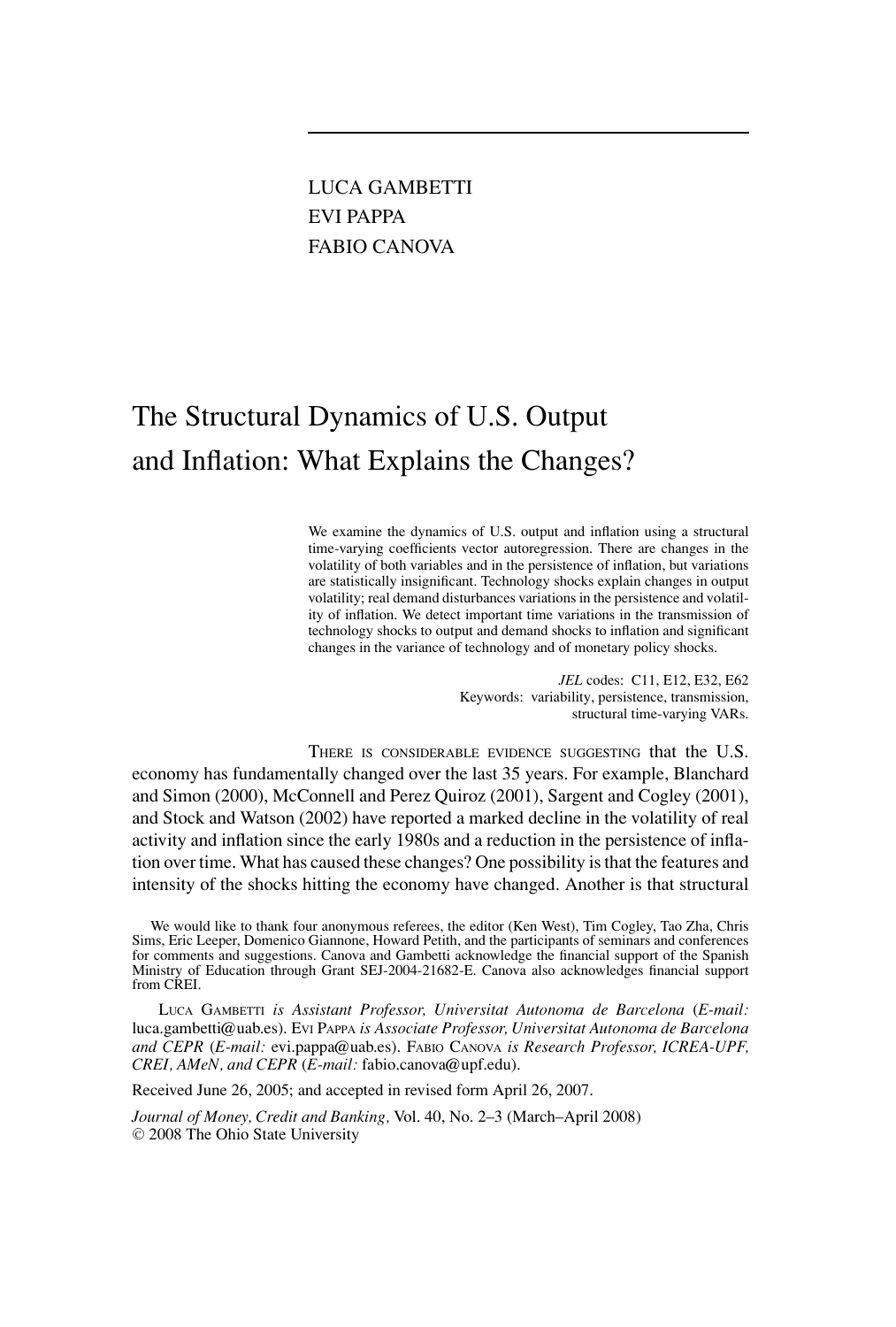characteristics, such as the preferences of policymakers or the behavior of consumers and firms, were altered. The recent literature has paid particular attention to variations in policymakers' preferences (see, e.g., Clarida, Gali, and Gertler 2000, Cogley and Sargent 2001, 2005, Boivin and Giannoni 2006, Lubik and Schorfheide 2004). However, the U.S. economy has also witnessed a number of important changes that may have altered the way consumers and firms responded to economic disturbances. For example, the labor productivity boom of the 1990s was different from previous ones (see, e.g., Gordon 2005) and the goal of fiscal policy in the 1990s (balanced budget) was different than the one of 1970s or the early 1980s. Hence, studying the time profile of the dynamics of output and inflation induced by a variety of disturbances may help to clarify which structural feature has changed and to what extent observed variations reflect alterations in the propagation mechanism or in the volatility of the exogenous shocks.

This paper investigates the contribution of technology, real demand and monetary disturbances to the changes in the volatility and in the persistence of output and inflation in the United States. We employ a time-varying coefficients vector autoregression (TVC-VAR), where the coefficients evolve according to a non-linear transition equation and the variance of the forecast errors changes over time. As in Cogley and Sargent (2001, 2005) we use Markov Chain Monte Carlo (MCMC) methods to estimate the posterior distribution of the quantities of interest but, in contrast to these authors, we recursively analyze the time evolution of the *structural* relationships. The structural disturbances we construct may display different features at different points in time. In fact, we permit temporal changes in their characteristics, in their variances and in their transmission to the economy.

Structural disturbances are identified using robust sign restrictions obtained from a DSGE model featuring monopolistically competitive firms, distorting taxes, utility yielding government expenditure, and rules describing fiscal and monetary policy actions, which encompasses RBC style and New-Keynesian-style models as special cases. We construct robust restrictions allowing time variations in the parameters within a range that is consistent with statistical evidence and economic considerations. The methodology we employ to link the theory and the empirical analysis uses a subset of these robust restrictions, requires much weaker assumptions than those needed to perform direct structural estimation of the model, is computationally simple, and works even when the theoretical model is misspecified in some dimensions.

Because time variations in the coefficients induce important non-linearities, standard response analysis, which assumes that coefficients are fixed over the horizon of the exercise, is inappropriate. To trace out the evolution of the economy when perturbed by structural shocks, we compute the difference between two conditional expectations, differing in the arguments of their conditioning sets. Our procedure reduces to the standard one when coefficients are constant and, more importantly, allows us to condition on the history of the data and of the parameters.

Our analysis suggests that while changes in the volatility and persistence of inflation and in the volatility of output are *a posteriori* insignificant, point estimates display a sizable decline since the early 1970s. Interestingly, these changes appear to be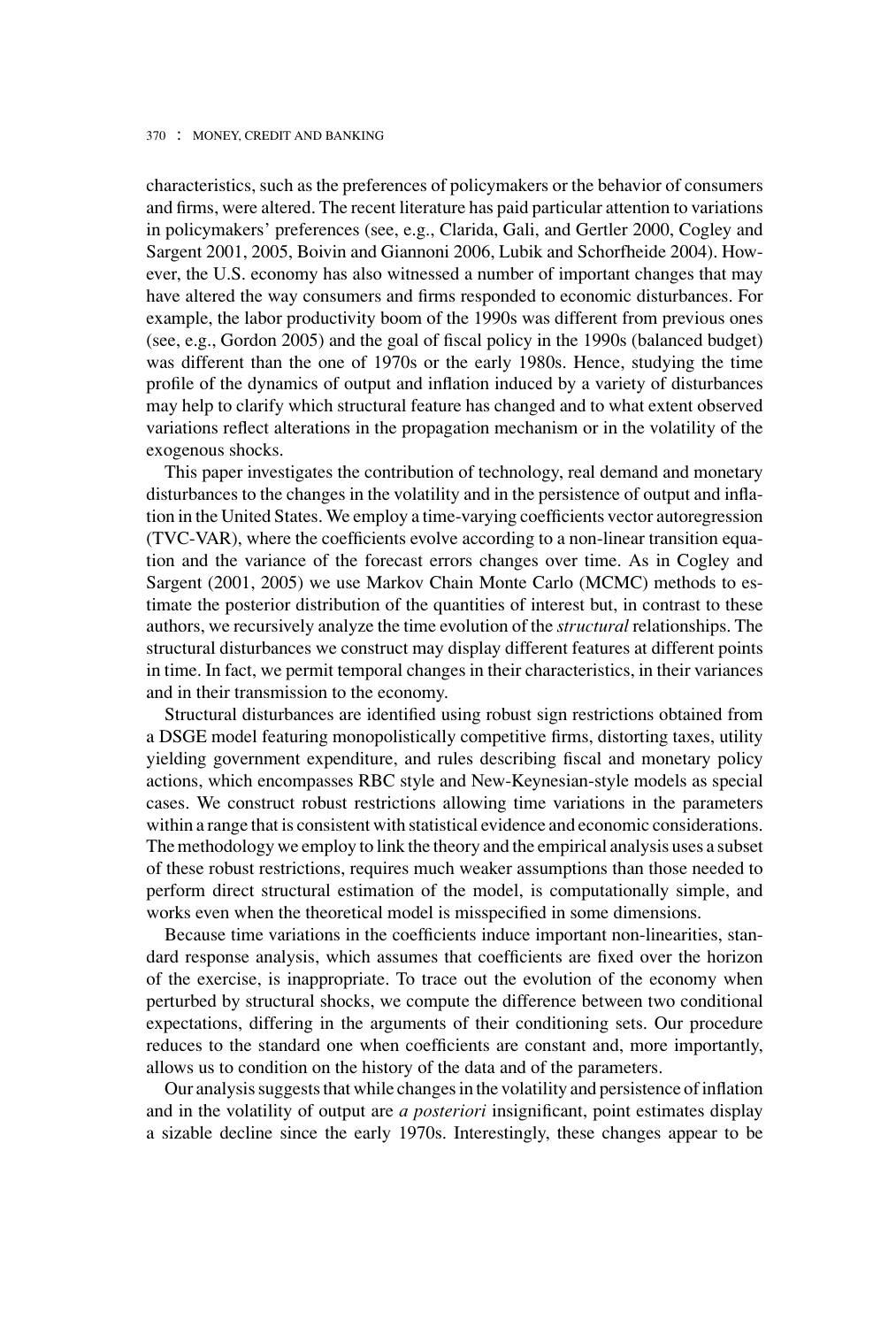mainly due to changes in the size and the transmission of real demand and supply shocks, rather than to changes in the magnitude of monetary policy shocks or their transmission. While monetary shocks have become smaller since the early 1970s, their relatively small magnitude over the whole sample limits their role in explaining shifts in the unconditional covariance structure of inflation and output.

In agreement with McConnell and Perez Quiroz (2001) and Gordon (2005), our analysis attributes to variations in the magnitude and the transmission of technology shocks an important role in explaining changes in output volatility. It also suggests that variations in the magnitude of technology shocks and in the transmission of real demand shocks are important in explaining changes in the volatility and in the persistence of inflation.

The rest of the paper is organized as follows. Section 1 describes the empirical model. Section 2 presents the identification restrictions. Section 3 deals with estimation. Section 4 presents the results and Section 5 concludes.

# 1. THE EMPIRICAL MODEL

Let  $y_t$  be a 5  $\times$  1 vector of time series including real output, hours, inflation, the federal funds rate, and M1, and let  $X_t$  be a matrix containing the lags of  $y_t$ , a constant and a time trend. The model we consider has the form:

$$
y_t = X_t' \theta_t + \varepsilon_t,\tag{1}
$$

where  $X'_t = (I_5 \otimes x'_t)$  is a 5 × 5(5*p* + 2) matrix, *I*<sub>5</sub> is a 5 × 5 identity matrix, and  $\theta_t$  is a 5(5*p* + 2) × 1 vector, *p* is the number of lags in each equation and  $\varepsilon_t$  is a 5 × 1 Gaussian white noise process with zero mean and covariance  $\Sigma_t$ . We assume that  $\theta_t$  evolves according to  $p(\theta_t | \theta_{t-1}, \Omega_t) \propto \mathcal{I}(\theta_t) f(\theta_t | \theta_{t-1}, \Omega_t)$ , where  $\mathcal{I}(\theta_t)$  discards explosive paths of  $y_t$ , and  $f(\theta_t | \theta_{t-1}, \Omega_t)$  is represented as

$$
\theta_t = \theta_{t-1} + u_t,\tag{2}
$$

where  $u_t$  is a  $5(5p + 2) \times 1$  Gaussian white noise process with zero mean and covariance  $\Omega_t$ . We select the simple specification in (2) because more general AR and/or mean reverting structures were always discarded in out-of-sample model selection exercises. We assume that corr  $(u_t, \varepsilon_t) = 0$ , and that  $\Omega_t$  is diagonal. Both assumptions are made for computational ease and are not crucial for the analysis. For example, structural coefficients are allowed to change in a correlated fashion. Our model implies that forecast errors are non-normal and heteroschedastic even when  $\Sigma_t = \Sigma$ and  $\Omega_t = \Omega$ . In fact, substituting (2) into (1) we have that  $y_t = X'_t \theta_{t-1} + v_t$ , where  $v_t = \varepsilon_t + X_t' u_t$ . Such a structure is appealing since whatever alters coefficients also imparts heteroschedastic movements to the variance of the forecasts errors. Since also  $\Omega_t$  is allowed to vary over time, the model permits various forms of stochastic volatility in the forecast errors of the model (see Sims and Zha 2006 and Cogley and Sargent 2005 for alternative specifications).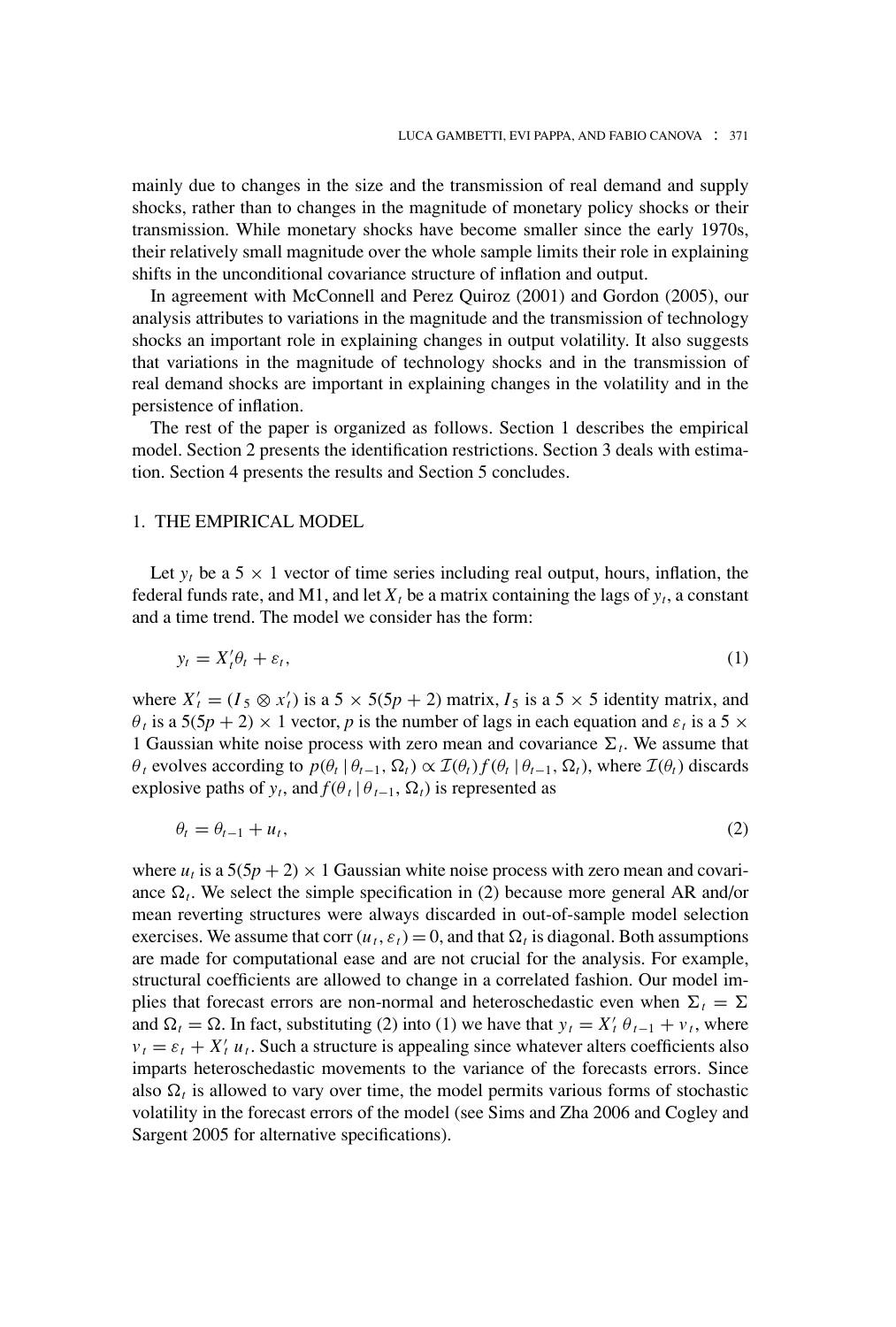Let  $S_t$  be such that  $\Sigma_t = S_t D_t S'_t$ , where  $D_t$  is diagonal and let  $H_t$  be an orthonormal matrix, independent of  $\varepsilon_t$ , such that  $H_t H_t' = I$  and set  $J_t^{-1} = H_t' S_t^{-1}$ .  $J_t$  is a particular decomposition of  $\Sigma_t$  that transforms (1) in two ways: it produces uncorrelated innovations (via the matrix  $S_t$ ) and it gives a structural interpretation to the equations of the system (via the matrix  $H_t$ ). Pre-multiplying (1) by  $J_t^{-1}$  we obtain

$$
J_t^{-1} y_t = J_t^{-1} X_t' \theta_t + e_t,
$$
\n(3)

where  $e_t = J_t^{-1} \varepsilon_t$  satisfies  $E(e_t) = 0$ ,  $E(e_t e_t') = H_t'D_t H_t$ . Equation (3) represents the class of "structural" representations of interest; for example, a Choleski system is obtained choosing  $S_t = S$  to be a lower triangular matrix and  $H_t = I_5$ , and more general patterns, with non-recursive zero restrictions, are obtained if  $S_t = S$  is nontriangular and  $H_t = I_5$ .

In this paper, since  $S_t$  is an arbitrary square root matrix, identifying structural shocks is equivalent to choosing  $H_t$ . We select it so that the sign of the responses at  $t + k$ ,  $k = 1, 2, \ldots, K_1, K_1$  fixed, matches the robust model-based sign restrictions presented in the next section. We choose sign restrictions to identify structural shocks for three reasons. First, sign restrictions are largely independent of the parameterization of the model. Second, our model fails to deliver the full set of zero restrictions one would need to identify the three shocks of interest with more conventional approaches. Third, as it will be clear from the next section, the link between the theory and the empirical analysis is more direct.

Let  $C_t = J_t^{-1} \theta_t$ , and let  $\gamma_t = \text{vec}(C_t)$ . As in fixed coefficient VARs, there is a mapping between the structural coefficients  $\gamma_t$  and the reduced-form coefficients  $\theta_t$ since  $\gamma_t = (J_t^{-1} \otimes I_{5(p+2)})\theta_t$ . Whenever  $\mathcal{I}(\theta_t) = 1$ , we have

$$
\gamma_t = \left(J_t^{-1} \otimes I_{5(p+2)}\right) \left(J_{t-1}^{-1} \otimes I_{5(p+2)}\right)^{-1} \gamma_{t-1} + \eta_t,
$$
\n(4)

where  $\eta_t = (J_t^{-1} \otimes I_{5(p+2)}) u_t \sim (0, E((J_t^{-1} \otimes I_{5(p+2)}) u_t u_t' (J_t^{-1} \otimes I_{5(p+2)})'))$ . Since each element of  $\gamma_t$  depends on several  $u_{it}$  via  $J_t$ , shocks to structural parameters are no longer independent. Note that (3)–(4) contain two types of structural shocks: VAR disturbances,  $e_t$ , and parameter disturbances,  $\eta_t$ . This latter type of shock will not be dealt with here and is analyzed in detail in Canova and Gambetti (2004).

To study the transmission of disturbances in a standard VAR one typically employs impulse responses. Impulse responses are generally computed as the difference between two realizations of  $y_{i,t+k}$  that are identical up to time *t*, but differ afterward because a shock in the *j*th component of  $e_{t+k}$  occurs at time *t* in one realization but not in the other.

In a TVC model, responses computed this way disregard the fact that structural coefficients may also change. Hence, meaningful response functions ought to measure the effects of a shock in  $e_{it}$  on  $y_{it+k}$ , allowing future shocks to the structural coefficients to be non-zero. To do so, let  $y^t$  be a history for  $y_t$ ;  $\theta^t$  a trajectory for the coefficients up to *t*,  $y_{t+1}^{t+k} = [y'_{t+1}, \ldots, y'_{t+k}]'$  a collection of future observations and  $\theta_{t+1}^{t+k} = [\theta_{t+1}', \ldots, \theta_{t+k}']'$  a collection of future trajectories for  $\theta_t$ . Let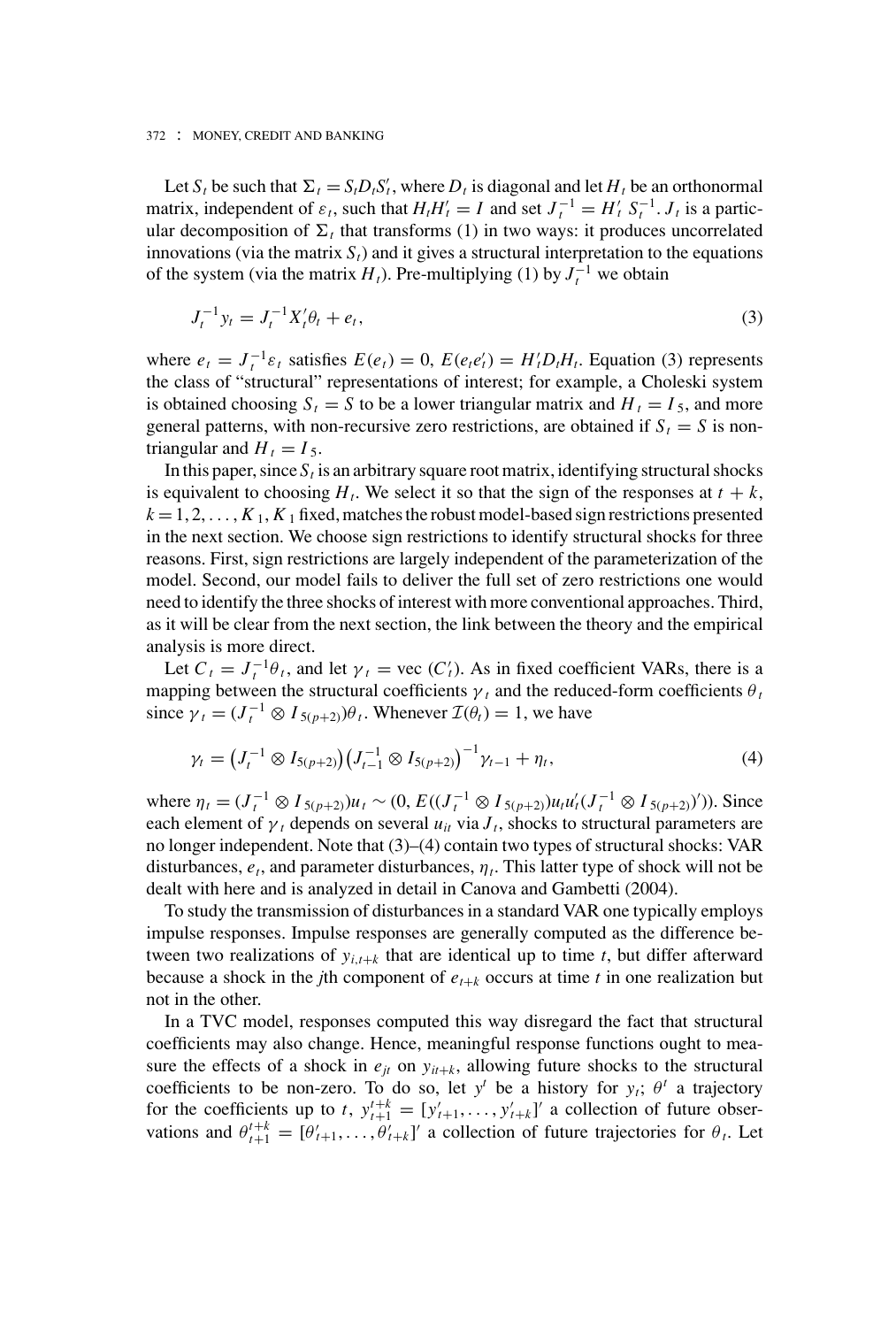$V_t = (\Sigma_t, \Omega_t)$ ; and  $\xi'_t = [e'_t, \eta'_t]$ . Let  $\xi_{j,t+1}^{\delta}$  be a realization of  $\xi_{j,t+1}$  of size  $\delta$  and let  $\mathcal{F}_t^1 = \{y^t, \theta^t, V_t, J_t, \xi_{j,t}^{\delta}, \xi_{-j,t}, \xi_{t+1}^{t+\tau} \}$  and  $\mathcal{F}_t^2 = \{y^t, \theta^t, V_t, J_t, \xi_t, \xi_{t+1}^{t+\tau} \}$  be two conditioning sets, where  $\xi_{-j,t}$  indicates all shocks, excluding the one in the *j* th component. Then a response vector to  $\xi_{i,t}^{\delta}$ ,  $i = 1, ..., 5$  is<sup>1</sup>

$$
IR_i(t, k) = E(y_{t+k} | \mathcal{F}_t^1) - E(y_{t+k} | \mathcal{F}_t^2) \qquad k = 1, 2, ... \tag{5}
$$

While (5) resembles the impulse response function suggested by Gallant, Rossi, and Tauchen (1996), Koop, Pesaran, and Potter (1996), and Koop (1996), three important differences need to be noted. First, our responses are history but not state dependent. Second, the size and the sign of  $\eta_t$  shocks matter for the dynamics of the system but not the size and the sign of  $e_t$ . Third, since  $\theta_{t+1}$  is a random variable,  $IR_i(t, k)$  is also a random variable.

When  $\xi_{i,t}^{\delta} = e_{i,t}^{\delta}$ , the case considered in the paper, responses are given by:

$$
IR_i(t, 1) = J_t^{-1,i} e_{i,t}
$$
  
\n
$$
IR_i(t, k) = \Psi_{t+k,k-1}^h e_{i,t} \qquad k = 2, 3, ...
$$
\n(6)

where  $\Psi_{t+k,k-1} = S_{n,n}[(\prod_{h=0}^{k-1} \mathbf{A}_{t+k-h}) \times J_{t+1}]$ ,  $\mathbf{A}_t$  is the companion matrix of the VAR at time *t*;  $S_{n,n}$  is a selection matrix that extracts the first *n* × *n* block of  $[(\prod_{h=0}^{k-1} A_h)^2]$  $\mathbf{A}_{t+k-h}$ ) ×  $J_{t+1}$  and  $\Psi_{t+k,k-1}^i$  is the column of  $\Psi_{t+k,k-1}$  corresponding to the *i*th shock.

When the coefficients are constant,  $\prod_h \mathbf{A}_{t+k-h} = \mathbf{A}^k$  and  $\Psi_{t+k,k-1} = \mathcal{S}_{n,n}(\mathbf{A}^k \times J)$ for all  $k$ , and  $(6)$  collapses to the traditional impulse response function to unitary structural shocks. In general,  $IR_i(t, k)$  depends on the identifying matrix  $J_t$ , the history of the data and the dynamics of reduced-form coefficients up to time *t*.

# 2. THE IDENTIFICATION RESTRICTIONS

The restrictions we use to identify the shocks come from a general equilibrium model that encompasses flexible price RBC and New Keynesian sticky price setups as special cases. The restrictions we consider are robust, in the sense that they hold for variations in the parameters within some meaningful range and for alternative specifications of the policy rules. We use a subset of the model's predictions and, as in Canova (2002), focus only on qualitative (sign) restrictions, as opposed to quantitative (magnitude) restrictions, to identify shocks. We briefly sketch the features of the model and directly describe the restrictions it implies on the responses of the variables to

<sup>1.</sup> One could alternatively average out future shocks. Our definition is preferable for two reasons: it produces numerically more stable distributions and responses are similar to those generated by constant coefficient impulse responses when shocks to the measurement equations are considered. Since future shocks are not averaged out, our impulse responses will display larger variability.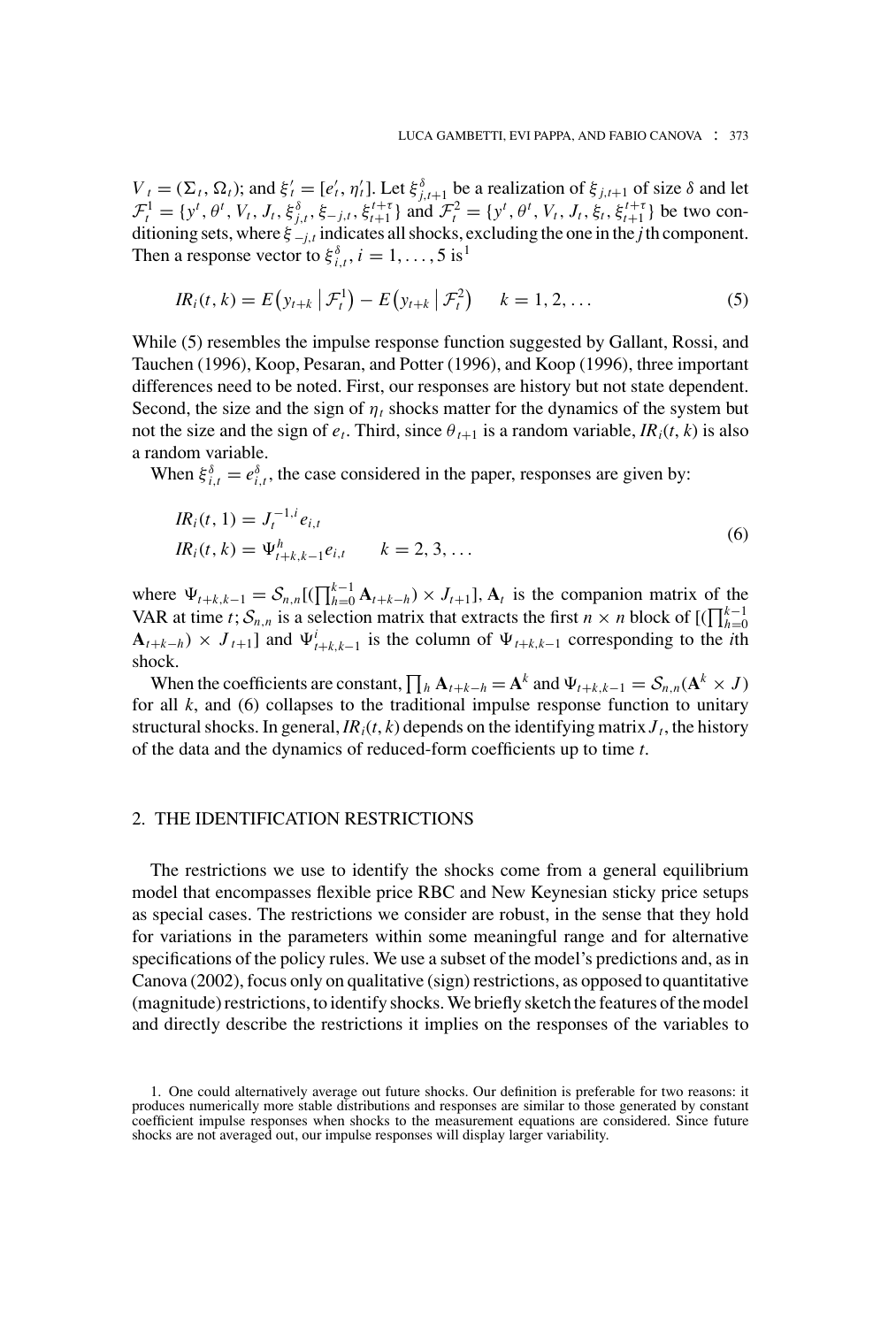shocks. Details on the model and the selection of the range for the parameters are in Gambetti, Pappa, and Canova (2005).

The economy features a representative household, a continuum of firms, a monetary authority, and a fiscal authority consuming goods that may yield utility for the household. The household chooses sequences for private consumption  $(C_t^{\tilde{p}})$ , hours  $(N_t)$ , capital  $(K_{t+1})$ , nominal state-contingent bonds  $(D_{t+1})$ , nominal balances  $(M_{t+1})$ and government bonds  $(B_{t+1})$  to maximize

$$
E_0 \sum_{t=0}^{\infty} \beta^t \frac{\left[ \left( a C_t^{\frac{p \zeta - 1}{\zeta}} + (1 - a) C_t^{\frac{q \zeta - 1}{\zeta}} \right)_{\zeta - 1}^{\frac{\theta_{n\zeta}}{\zeta}} (1 - N_t)^{1 - \theta_n} \right]^{1 - \sigma} - 1}{1 - \sigma} + \frac{1}{1 - \theta_M} \left( \frac{M_t}{P_t} \right)^{1 - \theta_M}
$$
(7)

subject to the sequence of budget constraints

$$
P_t(C_t^p + I_t) + E_t\{Q_{t,t+1}D_{t+1}\} + R_t^{-1}B_{t+1} + M_{t+1} \leq
$$
\n(8)

$$
(1 - \tau^{l})P_{t}w_{t}N_{t} + [r_{t} - \tau^{k}(r_{t} - \delta)]P_{t}K_{t} + D_{t} + B_{t} - T_{t}P_{t} + M_{t} + \Xi_{t}, \quad (9)
$$

where  $(1 - \tau^l)P_t w_t N_t$ , is the after tax nominal labor income,  $[r_t - \tau^k (r_t - \delta)]P_t K_t$ is the after tax nominal capital income (allowing for depreciation),  $E_t$  is nominal profits distributed by firms,  $T_t P_t$  is nominal lump-sum taxes,  $Q_{t,t+1}$  is period-*t* price of state contingent bonds and  $R_t$  is the gross return on a one period government bond. Here  $0 < \beta < 1$  and the degree of substitutability between private and public consumption is regulated by  $0 < \varsigma \leq \infty$ ;  $0 < a \leq 1$  controls the share of public and private goods in consumption;  $\theta_M > 0$  regulates the elasticity of money demand. Household time is normalized to one at each *t*. We assume  $C_t^p = \left[\int_0^1 C_{it}^p(i)^{\frac{\lambda-1}{\lambda}} di\right]^{\frac{\lambda}{\lambda-1}}, C_t^g = \left[\int_0^1 C_{it}^g(i)^{\frac{\lambda-1}{\lambda}} di\right]^{\frac{\lambda}{\lambda-1}},$  where  $\lambda > 0$  measures the elasticity of substitution between types of goods. Capital accumulates according to

$$
K_{t+1} = I_t + (1 - \delta)K_t - \frac{b}{2} \left[ \frac{K_{t+1} - (1 - \delta)K_t}{K_t} - \delta \right]^2, \tag{10}
$$

where  $0 < \delta < 1$  is a constant depreciation rate, and  $b \ge 0$  an adjustment cost parameter.

A firm *j* produces output according to  $Y_{tj} = Z_t (N_{tj})^{1-\alpha} (K_{tj})^{\alpha}$  where  $K_{tj}$  and  $N_{tj}$ are capital and labor inputs and  $Z_t$  is a technology shock. With perfectly competitive input markets, cost minimization implies  $\frac{K_{ij}}{N_{ij}} = \frac{\alpha}{(1-\alpha)} \frac{w_i}{r_i}$ ,  $\forall j$ . In the goods market firms are monopolistic competitors. When prices are sticky, each producer is allowed to reset her price with a constant probability,  $(1 - \gamma)$ , independently of the time elapsed since the last adjustment. When a producer receives a signal, she chooses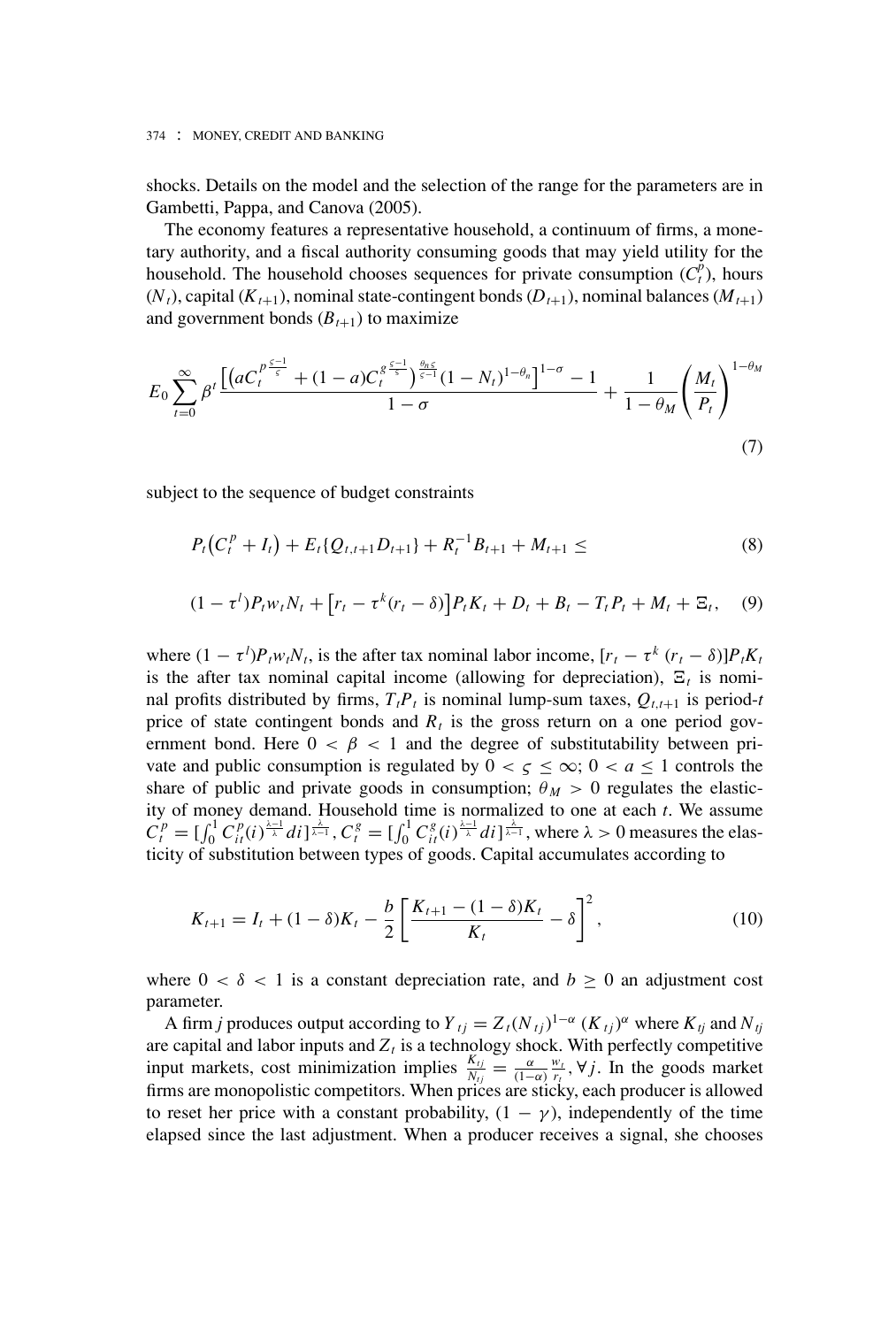her new price,  $P_{ij}^*$ , to maximize  $E_t \sum_{k=0}^{\infty} \gamma^k Q_{t+k,t+k+1}(P_{tj}^* - MC_{t+kj})Y_{t+kj}$  subject to the demand curve  $Y_{t+kj} = \left(\frac{P_{tj}^*}{P_{t+k}}\right)^{-\lambda} Y_{t+k}$ . Optimization implies

$$
\sum_{k=0}^{\infty} \gamma^k E_t \left\{ Q_{t+k,t+k+1} Y_{t+kj} \left( P_{tj}^* - \frac{\lambda}{\lambda - 1} \frac{1}{1 - \tau^{\lambda}} M C_{t+k} \right) \right\} = 0, \tag{11}
$$

where  $\tau^{\lambda} = -(\lambda - 1)^{-1}$  is a subsidy that, in equilibrium, eliminates the monopolistic competitive distortion. Given the pricing assumption, the aggregate price index is  $P_t = [\gamma P_{t-1}^{1-\lambda} + (1-\gamma)P_t^{*1-\lambda}]^{\frac{1}{1-\lambda}}$ . When prices are flexible,  $P_t = \frac{\lambda}{\lambda-1} \frac{1}{1-\tau^{\lambda}} MC_t$ ,  $\forall t$ .

Government's income consists of seigniorage, tax revenues minus subsidies to the firms and proceeds from new debt issue. The government budget constraint is

$$
P_t C_t^g + \tau^{\lambda} P_t Y_t - \tau^l w_t P_t N_t - \tau^k (r_t - \delta^p) P_t K_t - P_t T_t + B_t + M_t
$$
  
=  $R_t^{-1} B_{t+1} + M_{t+1}.$  (12)

We treat tax rates on labor and capital income parametrically, assume that the government takes market prices, hours and capital as given, and that  $B_t$  endogenously adjusts to satisfy the budget constraint. The remaining fiscal instrument  $(T_t)$  is chosen to maintain a non-explosive path for debt. Finally, an independent monetary authority sets the nominal interest rate according to

$$
\frac{R_t}{R^{ss}} = \left(\frac{\pi_t}{\pi^{ss}}\right)^{\phi_{\pi}} u_t,\tag{13}
$$

where  $\pi_t$  is current inflation, and  $u_t$  is a policy shock. Given this rule, the authority stands ready to supply the nominal balances that the private sector demands.

We assume that the three exogenous processes  $S_t = [Z_t, C_t^g, u_t]$  evolve according to  $\log(S_t) = (I_3 - \rho) \log(\bar{S}) + \rho \log(S_{t-1}) + V_t$ , where  $I_3$  is a 3 × 3 identity matrix,  $\rho$  is a 3  $\times$  3 diagonal matrix with all the roots less than one in modulus,  $\bar{S}$  is the mean of *S* and the 3  $\times$  1 innovation vector  $V_t$  is a zero-mean, white noise process.<sup>2</sup>

Let *A* represent the vector of parameters of the model excluding  $\beta$  and  $\frac{B^{ss}}{Y^{ss}}$  that are set to 0.99 and 1.2, respectively. We assume that  $A_t = A_{t-1} + e_t$ , where  $e_t$  is drawn from a truncated normal distribution so that at each  $t$ ,  $A_t \in [A_t, A_u]$ , where  $A_t$  and  $A_u$  are selected (i) to cover the range of existing estimates and (ii) because of stability considerations (see Table 1 for these ranges together with the initial conditions). For each  $t = 1, \ldots, 170$  we solve and simulate the model using  $A_t$  and compute responses to  $S_t$ . It turns out that disturbances that expand output produce the sign restrictions of Table 2 in 94% of the time periods at horizons 0 and 1 and in 68% of the time periods at horizons from 0 up to 10 quarters.

There are many ways of implementing these sign restrictions in the estimated VAR. The results we present are obtained using an acceptance sampling scheme where draws

<sup>2.</sup> In a previous version we also allowed for government investment and government employment disturbances. Since the sign restrictions we emphasize are the same for the three types of government shocks, these two type of disturbances have been omitted.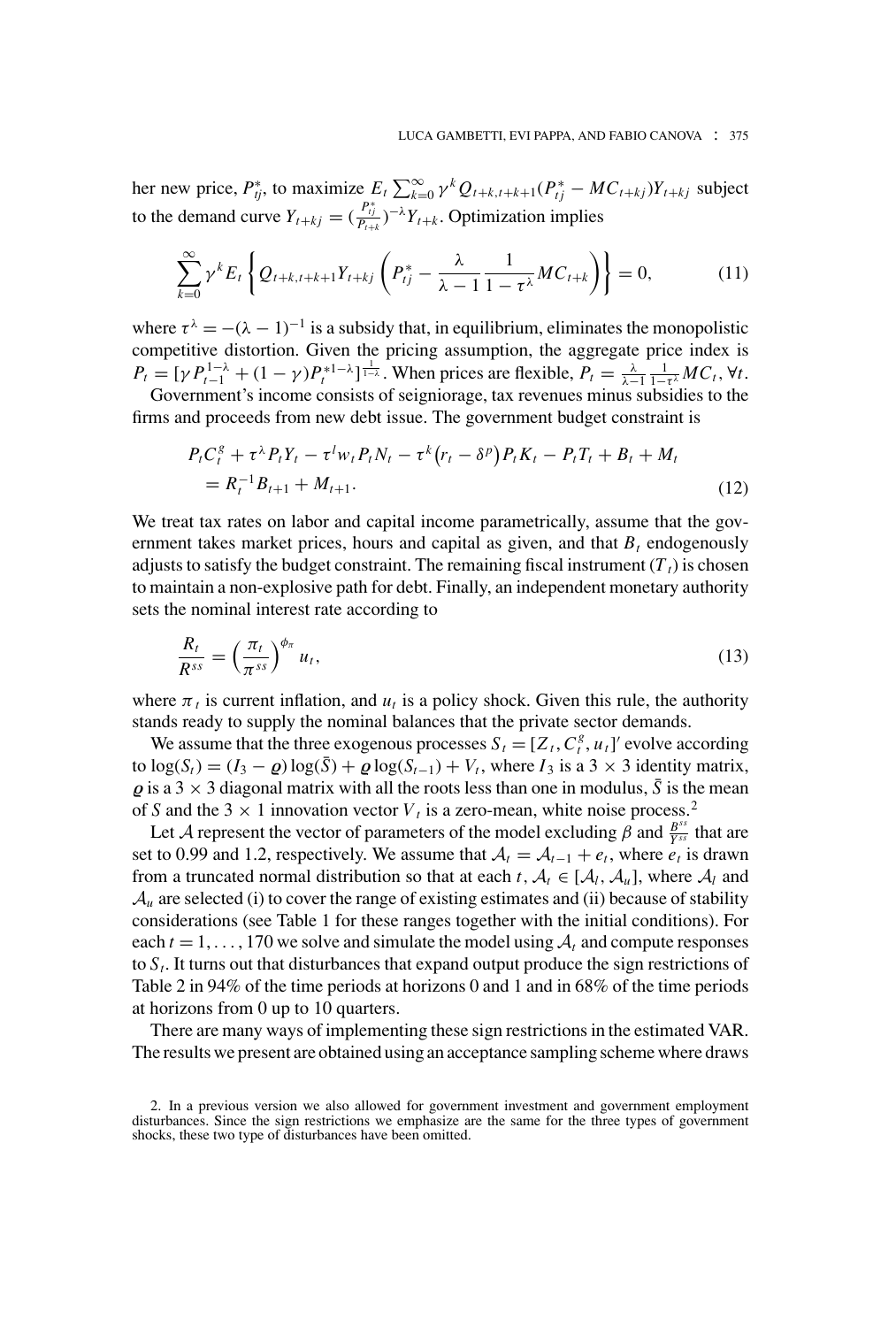| o. |
|----|
|----|

INITIAL VALUES AND RANGES FOR THE PARAMETERS

|  |  |  | $\sigma$ 1 - a $\varsigma$ $\theta_n$ b $\delta$ $\alpha$ $\tau^l$ $\tau^k$ $(\frac{C^g}{Y})^{ss}$ $\phi_{\pi}$ $\gamma$ $\lambda$ $\theta_M$ $\rho_Z$ $\rho_{C_g}$ $\rho_u$ |  |  |  |  |  |  |
|--|--|--|------------------------------------------------------------------------------------------------------------------------------------------------------------------------------|--|--|--|--|--|--|
|  |  |  | $\mathcal{A}_0$ 2.0 0.05 1.0 1.0 3 0.025 0.3 0.2 0.05 0.10 1.7 0.6 10 2.0 0.8 0.8 0.8                                                                                        |  |  |  |  |  |  |
|  |  |  | $A_u$ 3.0 0.1 3.0 1.5 10 0.05 0.4 0.3 0.12 0.07 2.5 2.4 8.0 4.0 0.95 0.95 0.9                                                                                                |  |  |  |  |  |  |
|  |  |  | A <sub>1</sub> 1.3 0.0 0.5 0.5 0.1 0.013 0.2 0.0 0.02 0.15 1.1 1.1 12.0 1.0 0.6 0.6 0.6                                                                                      |  |  |  |  |  |  |

Nores:  $A_0$  is the initial parameter vector,  $A_u$  and  $A_l$  the upper and lower range we allow in the simulations.  $\sigma$  is the coefficient of relative risk aversion,  $1 - a$  the share of public consumption in utility,  $\varsigma$  is the elasticity of substitution between private and public consumption<br>in utility,  $\theta_n$  regulates the elasticity of labor supply, *b* is the capita technology, government consumption and monetary policy shocks, respectively.

#### TABLE 2

IDENTIFICATION RESTRICTIONS

| Shocks/variables                     | Output                           | Inflation          | Interest rate              | Money                            |
|--------------------------------------|----------------------------------|--------------------|----------------------------|----------------------------------|
| Technology<br>Government<br>Monetary | $\geq 0$<br>$\geq 0$<br>$\geq 0$ | $\leq$<br>$\geq 0$ | $\simeq$<br>$\geq 0$<br>≦⊍ | $\leq 0$<br>$\leq 0$<br>$\geq 0$ |

Norte: These restrictions hold for horizons 0 and 1 in 94% of the simulations and for horizons from 0 to 10 in 68% of the simulations.

that jointly satisfy all the restrictions are kept and draws that do not are discarded. Following a suggestion by Tim Cogley we have also examined several importance sampling alternatives. The results we present are qualitatively independent of the sampling scheme used (more information is in Gambetti, Pappa, and Tauchen 2005).

Since the restrictions in Table 2 hold for several horizons, we are free to choose how many responses to restrict for identification purposes. In general, the smaller is the number of restrictions, the larger is the number of draws satisfying them but, potentially, the weaker is the link between the model and the empirical analysis. As the number of restricted responses increases, we link the empirical analysis to the model more closely, but the number of draws satisfying the restrictions may drop dramatically, making estimates of standard errors inaccurate. Since the trade-off is highly non-linear, there is no straightforward way to optimize it. We present results obtained restricting horizons 0 and 1, since this choice seems to account for both concerns.

## 3. ESTIMATION

The model (3)–(4) is estimated using Bayesian methods. We specify prior distributions for  $\theta_0$ ,  $\Sigma_0$ ,  $\Omega_0$ , and *H*<sub>0</sub> and use data up to *t* to compute posterior estimates of the structural parameters. Since our sample goes from 1960:1 to 2003:2, we initially estimate the model for the period 1960:1–1970:2 and then re-estimate it 33 times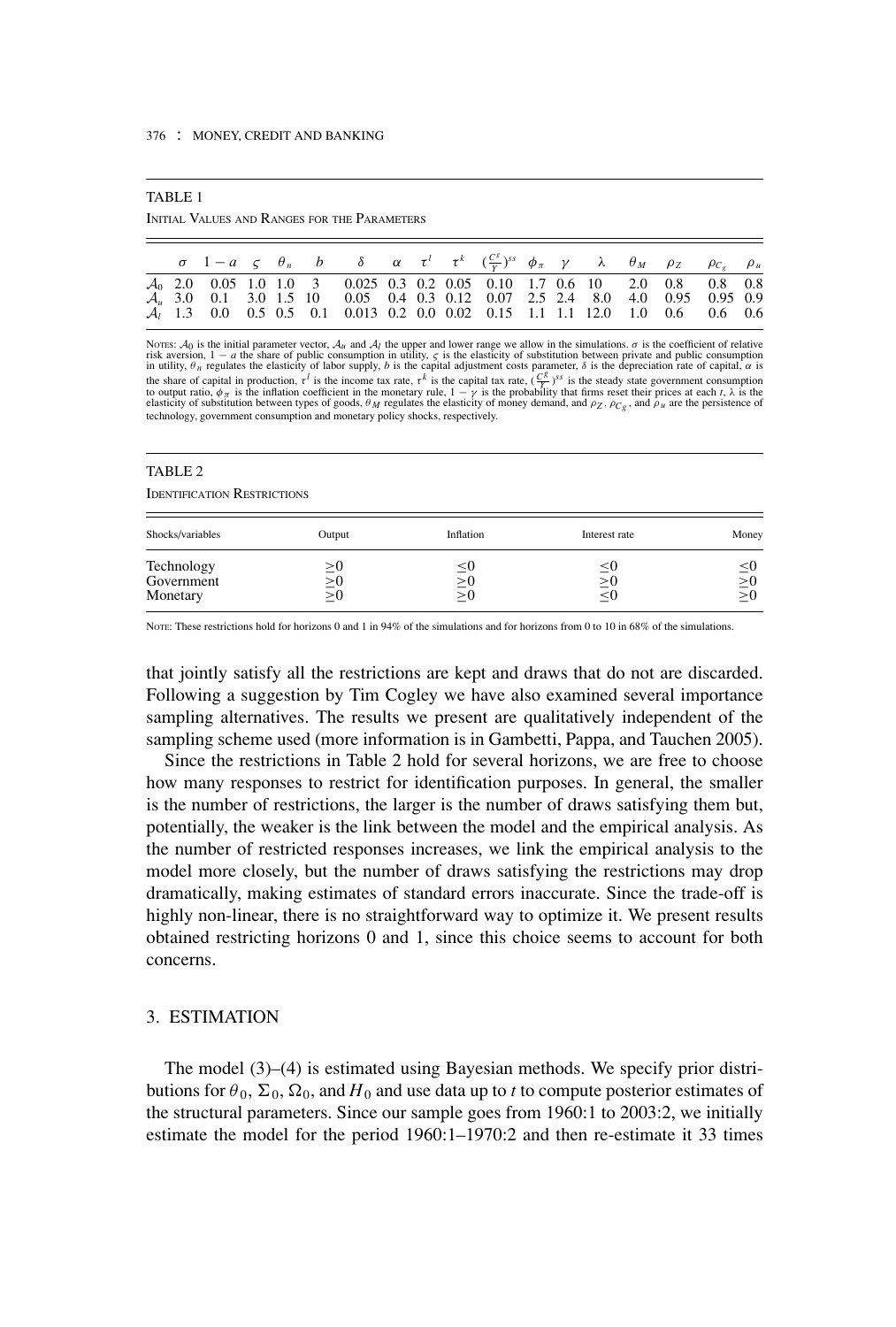moving the terminal date by one year up to 2003:2. Our estimation approach proceeds in two steps. First, we characterize the (truncated) posterior distribution of the reduced-form parameters. Second, given the identification restrictions, we construct posteriors for the structural parameters. Since these are not available in a closed form, MCMC methods are used to simulate posterior sequences consistent with the information available up to time *t*. Construction of the truncated posterior for reduced-form parameters is relatively standard (see, e.g., Cogley and Sargent 2005); it requires treating the parameters that are time varying as a block in a Gibbs sampler algorithm. Hence, at each *t* and in each Gibbs sampler cycle, one runs the Kalman filter and the simulation smoother, conditional on the draw of the other time invariant parameters, and discards paths for the coefficients generating explosive time series for the endogenous variables. The results we present are based on 20,000 draws for each *t*: 10,000 draws are used for burn-in, and we keep one out of five of the remaining draws to compute the posterior for reduced-form parameters. After the non-explosive and the identification filters are used, about 200 remain for structural inference. Details on the methodology are in Gambetti, Pappa, and Canova (2005). The data come from the FREDII database of the Federal Reserve Bank of St. Louis and consist of GDP (GDPC1), GDP deflator inflation ( $\triangle$ GDPDEF), the federal funds rate (FEDFUNDS), hours of all persons in the non-farm business sector (HOANBS), and M1 (M1SL) the mnemonics used by FREDII are in parentheses. Four lags of each variable are used in the estimation.

# 4. THE RESULTS

# *4.1 The Dynamics of Structural Volatility and Persistence*

Figure 1 presents the median and the 68% central posterior band for structural persistence (first row) and for structural volatility (second row) of inflation and output. Persistence is measured by the height of the spectrum at frequency zero; volatility by the value of the cumulative spectrum.

The figure displays a few interesting features. First, the median of inflation persistence shows a marked hump-shaped pattern: it displays a three-fold increase in 1973–74 and then again in 1977–78, it drops dramatically after that date, and since 1982 the posterior distribution of inflation persistence has displayed only marginal variations. The size of the drop is economically large: the median persistence in the mid-1980s is about 66% below its peak value. Second, variations over time in the posterior distribution of output persistence are random around a constant mean value. Third, the dynamics of the posterior structural inflation volatility replicate those of the posterior of structural inflation persistence, suggesting that the spectrum of inflation is relatively stable over time apart from the frequency zero. Fourth, the median of the posterior distribution of output volatility declines by roughly 25% from the 1973 peak to the end of the sample. Finally, since posterior standard errors are large, even remarkable changes, like those displayed by the median of inflation persistence, turn out to be *a posteriori* insignificant.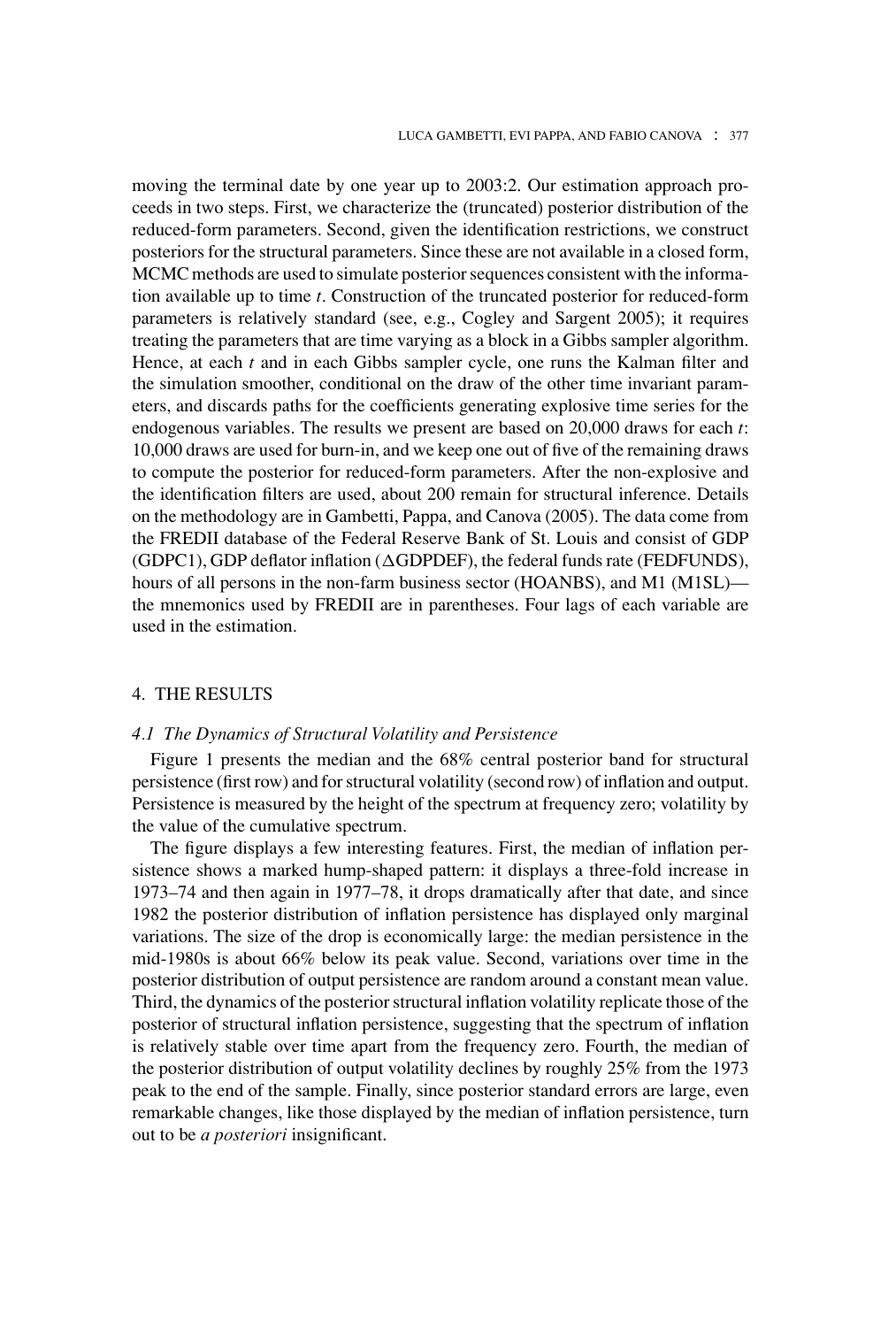

FIG. 1. Dynamics of Output and Inflation, Median (solid) and Posterior 68% Bands (dashed).

While this outcome is consistent with the univariate, reduced-form evidence presented by Pivetta and Reis (2007) and their classical statistical analysis, one may wonder why posterior standard errors are so large. We have examined three possibilities. First, it could be that some parameter draws are more consistent than others with the sign restrictions. If these draws imply larger volatility in the coefficients, it could be that the estimated variance of the error in the law of motion of the coefficients is larger for the accepted than the rejected draws. This turns out not to be the case: the two variances are statistically indistinguishable. Moreover, since posterior standard errors obtained with a non-structural Choleski decomposition are similar, our identification approach is not responsible for this outcome. Second, Figure 1 is constructed using recursive analysis. Therefore, our estimates contain less information than those produced using, e.g., the full sample at each *t*. Although standard errors are somewhat reduced when smoothed estimates are considered, the changes are still statistically insignificant. Third, since our estimates are constructed allowing future coefficients to be random, this uncertainty could be responsible for the large standard errors we report. We have therefore repeated the computations averaging out future shocks to the coefficients and found that posterior standard errors are smaller, but by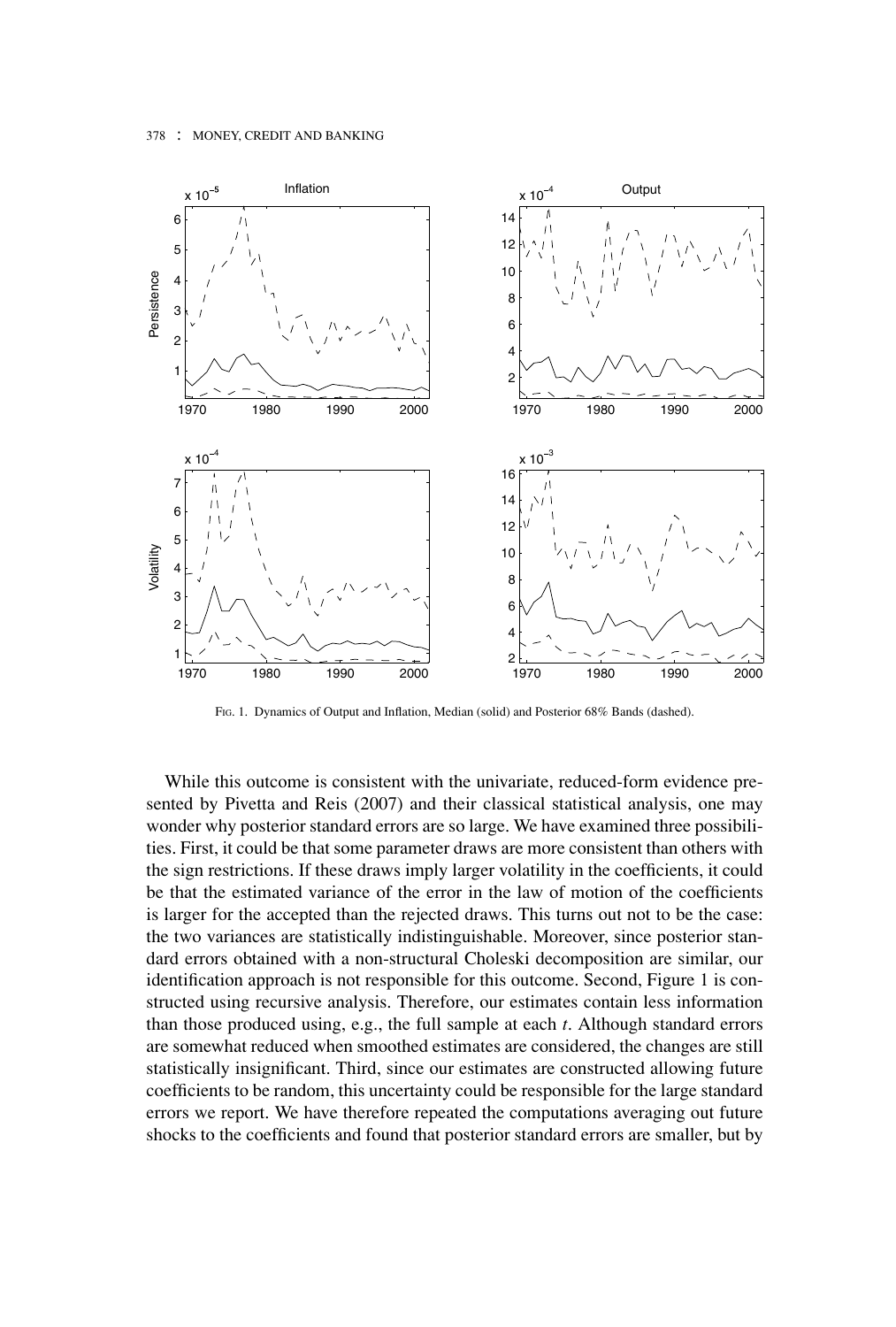only 25%. Hence, even changing a number of features in our estimation approach, the observed changes in output and inflation persistence and volatility do not appear to be *a posteriori* large.

In sum, while there is visual evidence of a decline in the median estimates of output and inflation volatility, the case for evolving volatility is considerably weakened once posterior standard errors are taken into account. This evidence should be contrasted with that obtained with univariate, in-sample, reduced-form methods, for example, by McConnell and Perez Quiroz (2001) or Stock and Watson (2002), who overwhelmingly suggest the presence of a significant structural break in the variability of the two series. Consistent with the evidence contained in Cogley and Sargent (2001, 2005), the posterior median of inflation persistence shows a declining trend. However, when structural, recursive, multivariate analysis is used, the case for evolving posterior distributions of persistence measures is also far weaker. Finally, since changes in output and inflation dynamics are not synchronized, it is unlikely that a single explanation can account for both types of variations.

#### *4.2 What Drives Variations in Structural Volatility and in Persistence?*

Recall that our structural model has implications for three types of disturbances, roughly speaking: technology, real demand, and monetary shocks. Therefore, we can identify at most three of the five structural shocks driving the VAR and there will be a residual capturing unexplained variations in output and inflation volatility and persistence, which can be used to gauge how successful our identification exercise is.

Our three structural shocks explain between 50% and 65% of the variability of output and inflation on average at each *t*. We believe this is remarkable, given our analysis has disregarded, e.g., labor supply or investment specific shocks, which Chang and Schorfheide (2004) and Fisher (2006) have shown to be important in explaining output (and potentially inflation) fluctuations. In line with recent evidence (see Gali 1999), the contribution of technology shocks to output fluctuations is the largest of the three but relatively low (25% on average), while monetary shocks explain a small portion of the fluctuations of both variables (14% of inflation and 12% of output fluctuations at medium- to long-term horizons).

Given that the spectrum at frequency  $\omega$  is uncorrelated with the spectrum at frequency  $\omega'$ , when  $\omega$  and  $\omega'$  are Fourier frequencies, it is easy to compute the relative contribution of each of the three structural shocks to changes in the volatility and in the persistence of output and inflation. In fact, disregarding the constant and the trend, the (time varying) structural MA representation is  $y_{it} = \sum_{j=1}^{5} B_{jt}(\ell) e_{jt}$ , where  $e_{it}$  is orthogonal to  $e_{i't}$ ,  $i' \neq i$ ,  $i = 1, ..., 5$ . Since structural shocks are independent, the (local) spectrum of  $y_{it}$  at frequency  $\omega$  is  $S_{y_i}(\omega)(t) = \sum_{j=1}^5 |\mathcal{B}_{jt}(\omega)|^2 S_{e_j}(\omega)(t)$ . Therefore, the persistence in  $y_{it}$  due to structural shock *j* at time *t* is  $S_{y_i}^j(\omega = 0)(t) =$  $|\mathcal{B}_{jt}(\omega = 0)|^2 S_{e_i}(\omega = 0)(t)$  and the volatility in  $y_{it}$  due to structural shock *j* is  $\sum_{\omega} S_{y_i}^j(\omega)(t)$ . Intuitively, these measures are similar to historical decomposition numbers: they tell us what the time path of these statistics would have been if only one type of structural shock was present.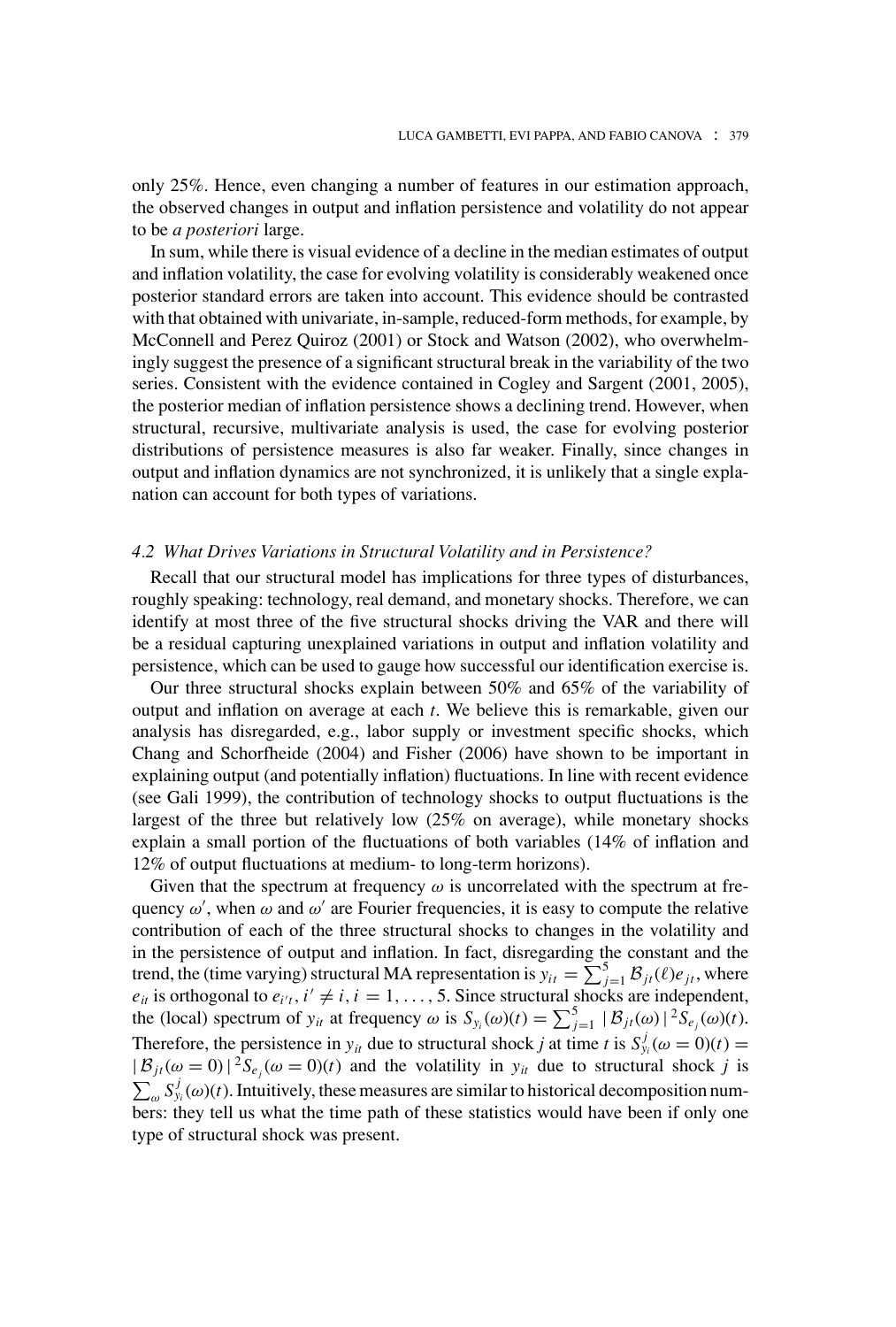

FIG. 2. Median Contribution of Structural Shocks to the Persistence and Volatility of Output and Inflation: Realized Value (circle); Sum of Supply, Real Demand, and Monetary (+); Supply (solid); Real Demand (dashed); and Monetary (dotted).

We divide the discussion into two parts. First, we examine the contribution of monetary policy shocks to the variations presented in Figure 1. The large number of papers studying this issue and the discussion following the original contribution of Clarida, Gali, and Gertler (2000) justify our focus. Second, we assess the role of the other two structural shocks in accounting for the observed changes.

It is useful to recall that, if the conventional wisdom is correct, the swings observed in the median of output and inflation volatility and inflation persistence should be accompanied by a significant increase and a decline in the values of these statistics produced by monetary shocks. Figure 2, which reports the median value of the evolution of the persistence and volatility of output and inflation and the component explained by each of the three shocks, only partially confirms this story. The time profile of the component of inflation persistence due to monetary shocks displays some variations over the sample and there are some swings in the 1970s. Since the share of persistence due to these shocks is increasing over time (median contribution in 2003 is about 30% larger than in the 1970s), the decline produced by other shocks must have been larger. The contribution of monetary policy shocks to output volatility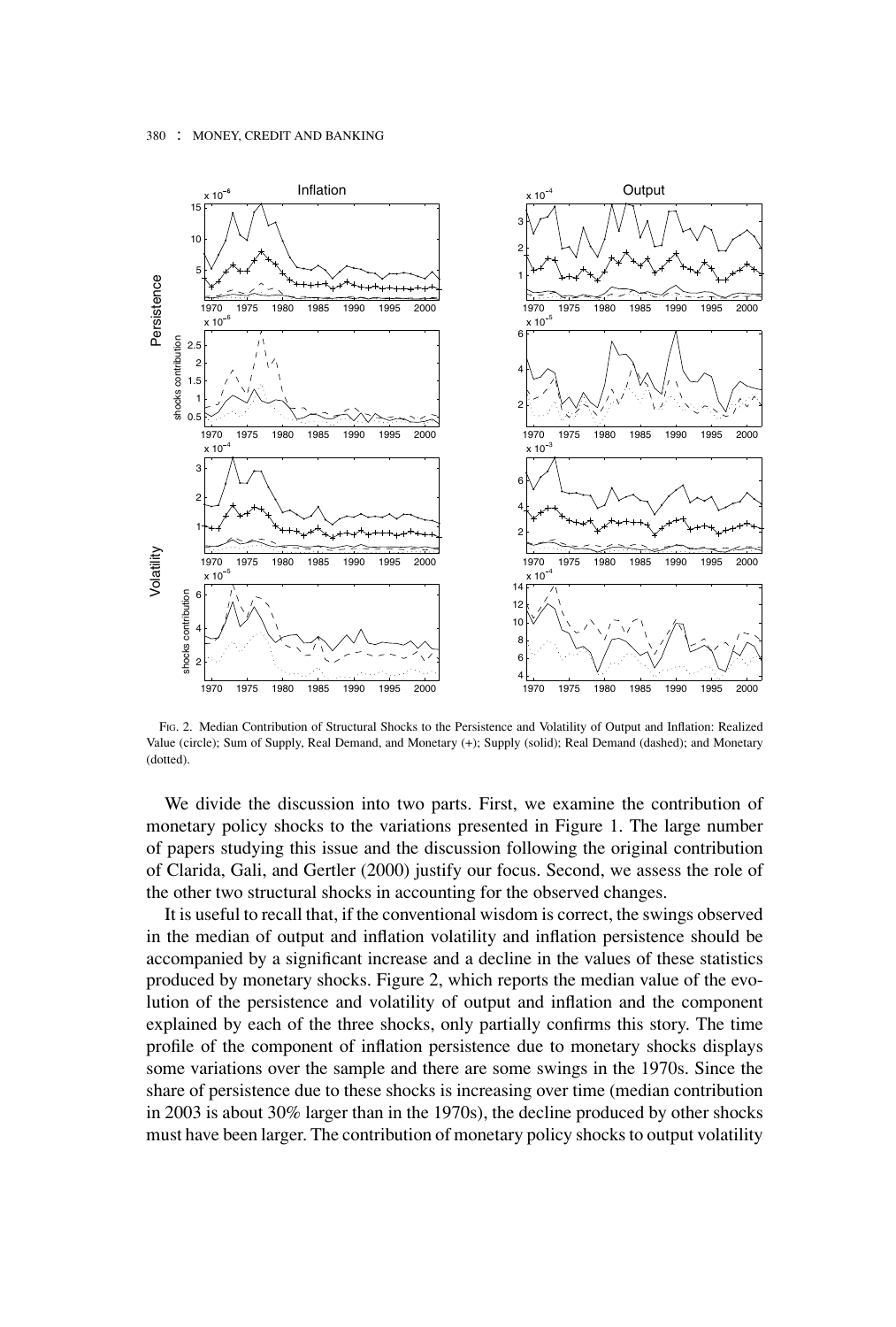shows a declining trend up to the middle of 1990s but the share of total volatility due to these shocks increases, once again, toward the end of the sample. It is only when looking at inflation volatility that the contribution of monetary shocks exhibits time variations that are statistically significant. Moreover, the ups and downs somewhat track the ups and downs in inflation volatility in the 1970s.

Several authors related changes in inflation persistence to changes in the stance of monetary policy (see, e.g., Cogley and Sargent 2001, Benati 2004), or to the way monetary shocks are transmitted to the economy (see, e.g., Leeper and Zha 2003, Sims and Zha 2006). Contrary to the views of many policymakers, our results suggest that monetary policy could not have been the major factor behind the observed decline in inflation persistence and that other shocks may have played a larger role. Similarly, the claim that the increased stability observed in the U.S. economy since the mid-1980s is a result of a more conservative monetary policy actions does not square well with Figure 2: the decline in output volatility does not seem to be explained by monetary policy changes.

What is the role of the other two shocks? Figure 2 suggests that real demand shocks account for a considerable portion of both the increase and the decrease in inflation persistence observed in the 1970s. Furthermore, demand and supply shocks substantially contribute to the swings of inflation volatility in the 1970s and are largely responsible for the two volatility peaks. On the other hand, supply shocks drive the fluctuations over time in output persistence, while both real demand and supply shocks account for the majority of the swings in output volatility observed over the sample. Therefore, our identification scheme attributes to real demand shocks and to supply shocks both the Great Inflation of the 1970s and the subsequent disinflation and the decline in output volatility experienced in the 1970s. Interestingly, the two nonidentified shocks do not contribute to any of these episodes. Hence, whatever is left out of the analysis is unimportant to explain the phenomenon of interest.

# *4.3 Time-Varying Transmission?*

Since the component of inflation and output volatility and persistence due to a structural shock may vary because the variance of structural shocks at frequency  $\omega$ (i.e.,  $S_{e_i}(\omega)(t)$ ) changes, or because the transmission mechanism (i.e.,  $|\mathcal{B}_{it}(\omega)|^2$ ) of shocks changes, it is worth disentangling the two sources of variations. This allows us to understand whether changes in the structure or in the volatility of the shocks are responsible for the swings reported in Figure 1. Figure 3 plots the median responses of output and inflation to the three structural shocks at three dates: 1973, 1986, and 2003. Since responses obtained for dates from 1983 to 1994 are indistinguishable from those of 1986, the responses obtained in this year should be considered as representative of the dynamics present over this decade. Since the shock innovation is held constant in each period, the evolution of these responses over time gives us an idea of the changes in the transmission in isolation from the changes in the distribution of the shocks.

Three features of Figure 3 are worth discussing. First, while there are notable changes when comparing the dynamics generated in 1973 with the other two time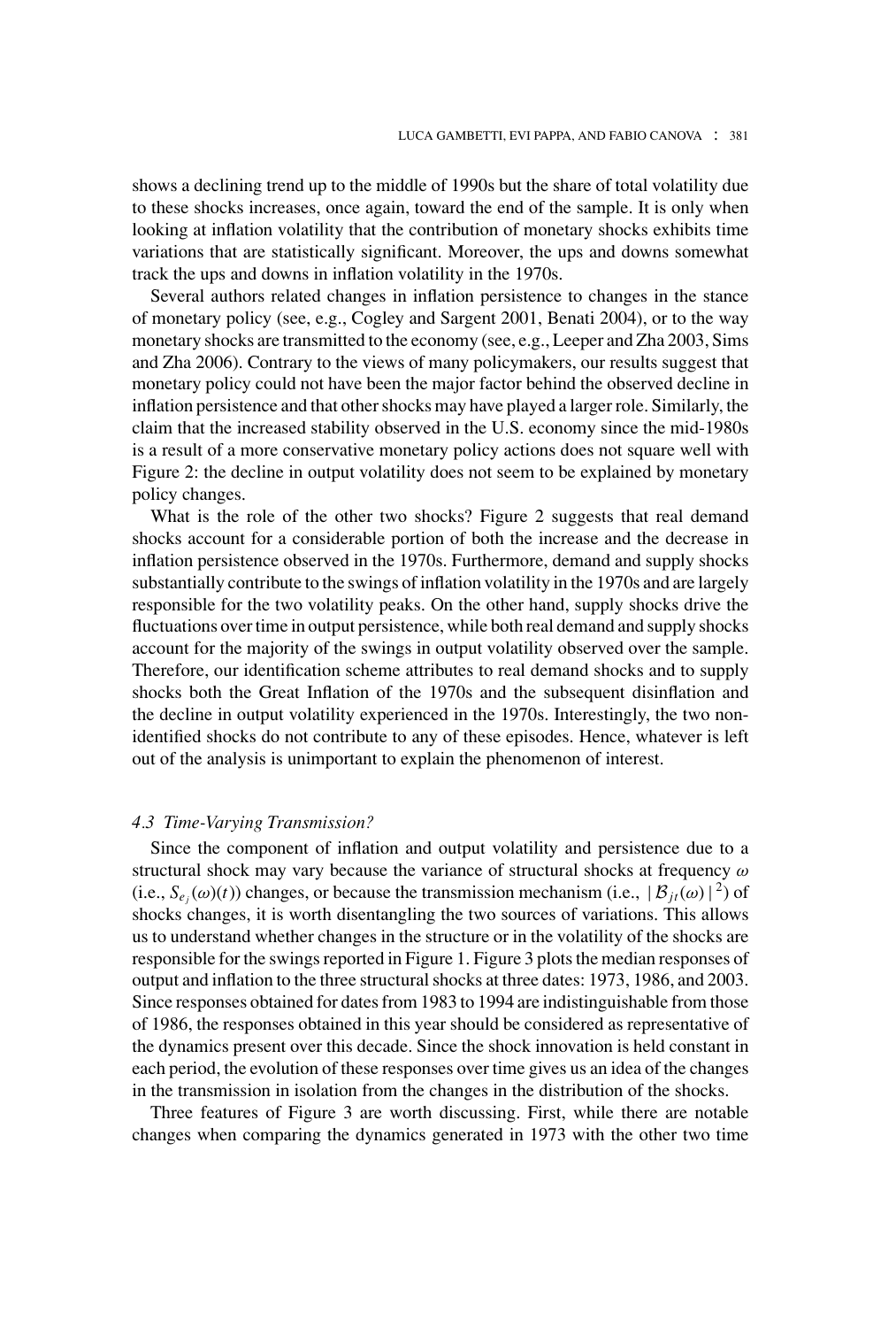

FIG. 3. Responses to Shocks at Different Dates: 1973 (solid), 1986 (dotted), and 2003 (dashed).

periods, responses in 1986 and 2003 have similar shape and, roughly, the same magnitude—the structure of the U.S. economy has changed very little in the last 20 years. Second, there are changes in the persistence of the responses but minor changes in their magnitude. For example, output responses to all shocks are much less persistent in the last two samples as are inflation responses to monetary and demand shocks but the size of the initial or of the maximal response is very similar in the three samples. Third, and relatively speaking, time variations in the structure are more evident in the inflation responses to demand shocks and in the output responses to supply shocks. Interestingly, none of the variations present in the responses of the two variables to monetary shocks is *a posteriori* significant.

To conclude, while Figure 3 supports the idea that there have been changes in the way shocks have been transmitted to output and inflation, two features make it hard to reconcile with the conventional wisdom: the changes took place prior to 1983 and therefore predate the major monetary policy changes the literature has emphasized; and variations in response to monetary policy shocks are minor in size and *a posteriori* insignificant.

# *4.4 Time-Varying Volatility of the Structural Shocks?*

To examine whether there have been significant changes in the relative distribution of the structural shocks, we plot in Figure 4 the time profile of the posterior median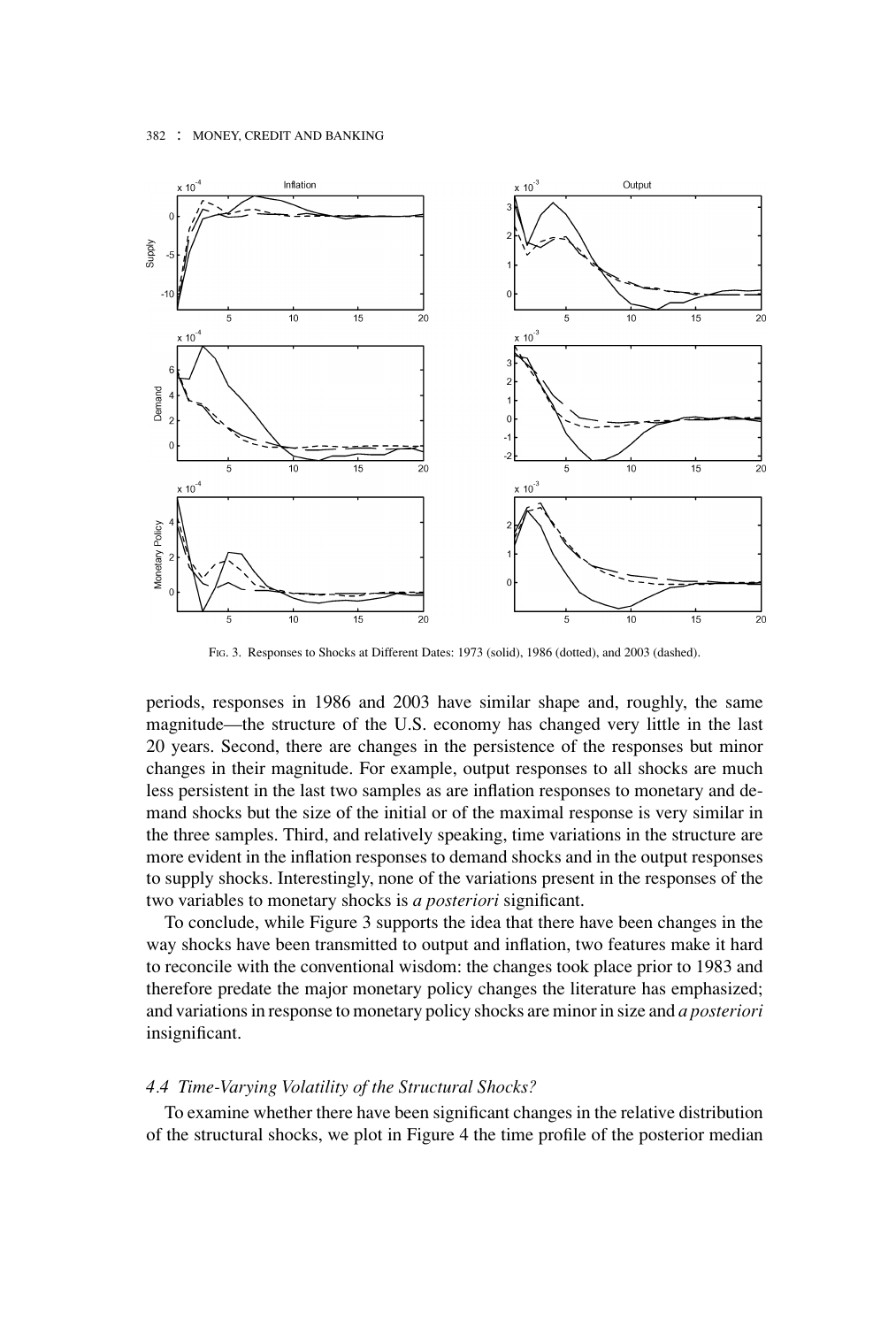

FIG. 4. Standard Deviations of Structural Shocks: Supply (solid), Real Demand (dashed), and Monetary (dotted).

of their standard deviation. Real demand shocks are those associated with the first structural equation (normalized on output), supply shocks are those associated with the second structural equation (normalized on inflation) and the monetary policy shocks are those associated with the third structural equation (normalized on the nominal rate).

Overall, the volatility of supply and of the monetary policy disturbances has declined over time. However, while the decline is smoother for the former, it is much more abrupt for the latter, where a drop of about 30% in the late 1970s is evident. The standard deviation of demand shocks is higher on average than for the other two shocks and it is relatively stable over time. Interestingly, the decline in the volatility of technology and monetary policy shocks terminates by the late 1970s and since then only random variations are detected.

The decline in the volatility of monetary policy shocks appears to precede the one found by Sims and Zha (2006). However, differences can be reconciled if one takes into account different estimation techniques and the different ways in which these volatilities are computed (recursive versus smoothed estimates). Several authors have argued that there is very little evidence that the monetary policy rule and the transmission of monetary policy shocks have changed over time. Instead, they have suggested that drops in the volatility of monetary policy shocks could be responsible for the fall in the variability of output and inflation. Our results are consistent with this view but also suggest that the sharp increase and rapid decline in the variability of reduced-form output and inflation forecast errors observed at the end of the 1970s are due, in part, to variations in the distribution from which technology shocks are drawn.

Since the volatility of demand shocks is of an order of magnitude larger than the one of the other two shocks, and since the volatility of demand shocks oscillates around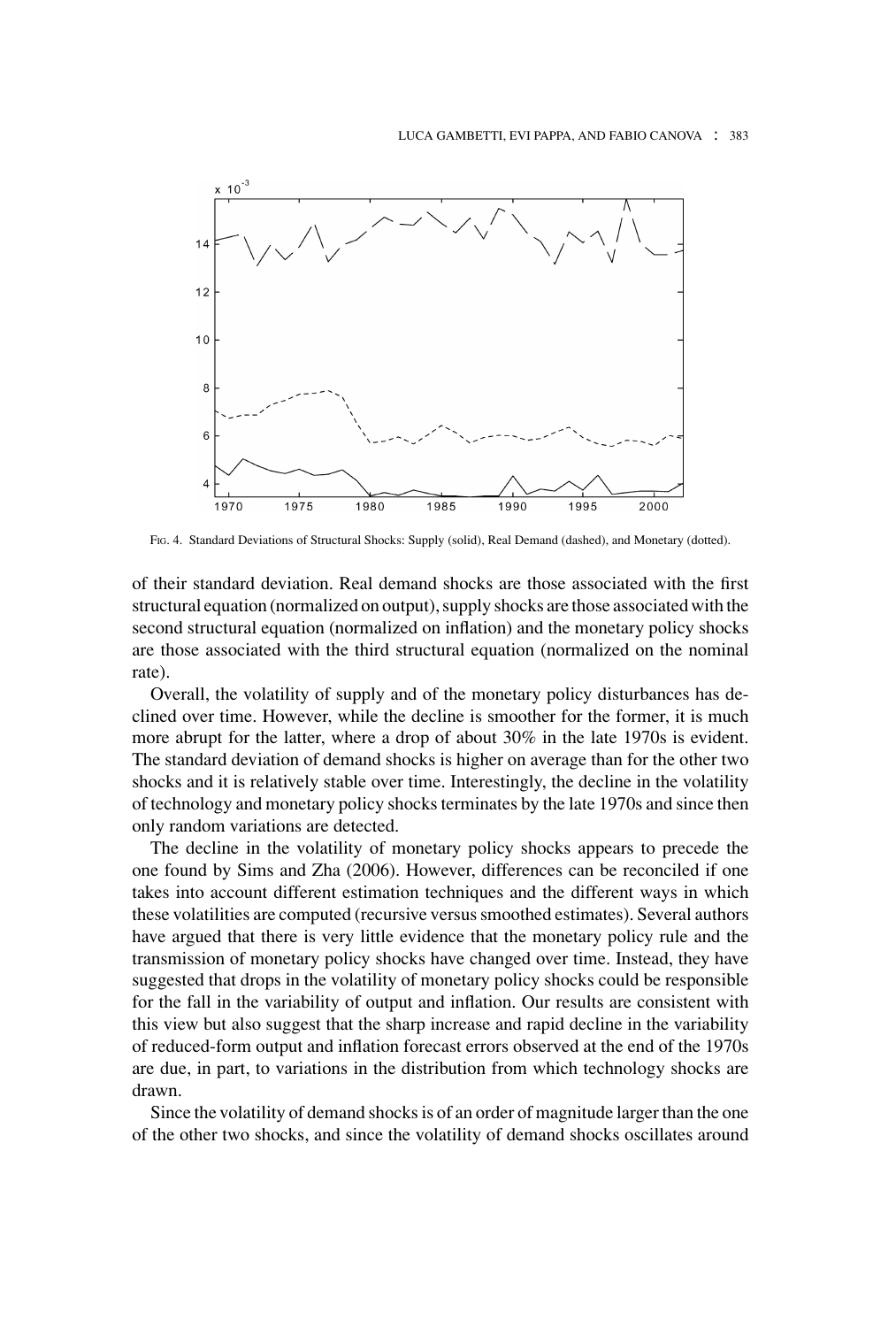a constant mean value, one must conclude that changes over time in the standard deviation of structural shocks can not fully account for changes in the dynamics of inflation persistence and volatility. On the other hand, changes in the volatility of output are explained, in part, by changes in the volatility of supply shocks.

### *4.5 Some Counterfactuals*

To further assess the role of the two sources of variations and quantitatively measure their contribution to the observed changes, we perform a few counterfactual exercises where, in turn, we change either the volatility of structural shocks or their transmission properties and recalculate the values of persistence and volatility that would have been obtained in these alternative scenarios. We have selected as relevant baseline dates 1973, 1986, and 2003: if the statistics of interest do not substantially vary as we input, say, the coefficients estimated in 1986 together with the variance of 1973 relative to the baseline 1973 value, then variations in the transmission of shocks can not account for the decline in inflation persistence observed from 1973 to 1986.

While these counterfactuals are meaningful only to the extent that the alternative scenarios are relevant for the historical period considered, it turns out that the posterior distributions for the coefficients and the volatility of the shocks are large enough that the point estimates are always within a two standard deviations posterior credible set obtained at the other two dates. Therefore, these counterfactuals reasonably represent variations within the same regime.

Table 3, which contains the results of our counterfactuals, confirms the previous conclusions. For example, take 1973 as baseline. The first four rows of the table suggest that imputing the estimated variance of the three structural shocks in 1986 and 2003, while maintaining the level of the coefficients in 1973 would have marginally changed the level of inflation persistence and the level of output and inflation volatility while output persistence would have somewhat declined. On the other hand, maintaining the structural variances estimated in 1973 and inputting the point estimate of the coefficients in 1986 would have reduced inflation persistence by about 65%, inflation volatility by about 50% and output volatility by about 40%. Inputting the point estimate of the coefficients in 2003 would have further reduced the value of inflation persistence and volatility but changed the level of output volatility very little.

The other two panels of the table roughly tell the same story. While persistence and volatility of both variables would have increased somewhat if variances from 1973 were used with coefficient estimates of the other two dates, the largest increases occur when we use the estimated coefficients of 1973 with the variances of the other two dates. Therefore, while changes in the structure and in the variance of the structural shocks play a role in accounting for the dynamics of the statistics shown in Figures 1 and 2, it is changes in the transmission of shocks that quantitatively dominate. This result together with the conclusions we have reached in Section 4.3 suggest that inflation volatility and persistence declined because the way the private sector transformed demand shocks into inflation dynamics has changed—there is less persistence and a smaller lagged effect over the last 20 years—and that output volatility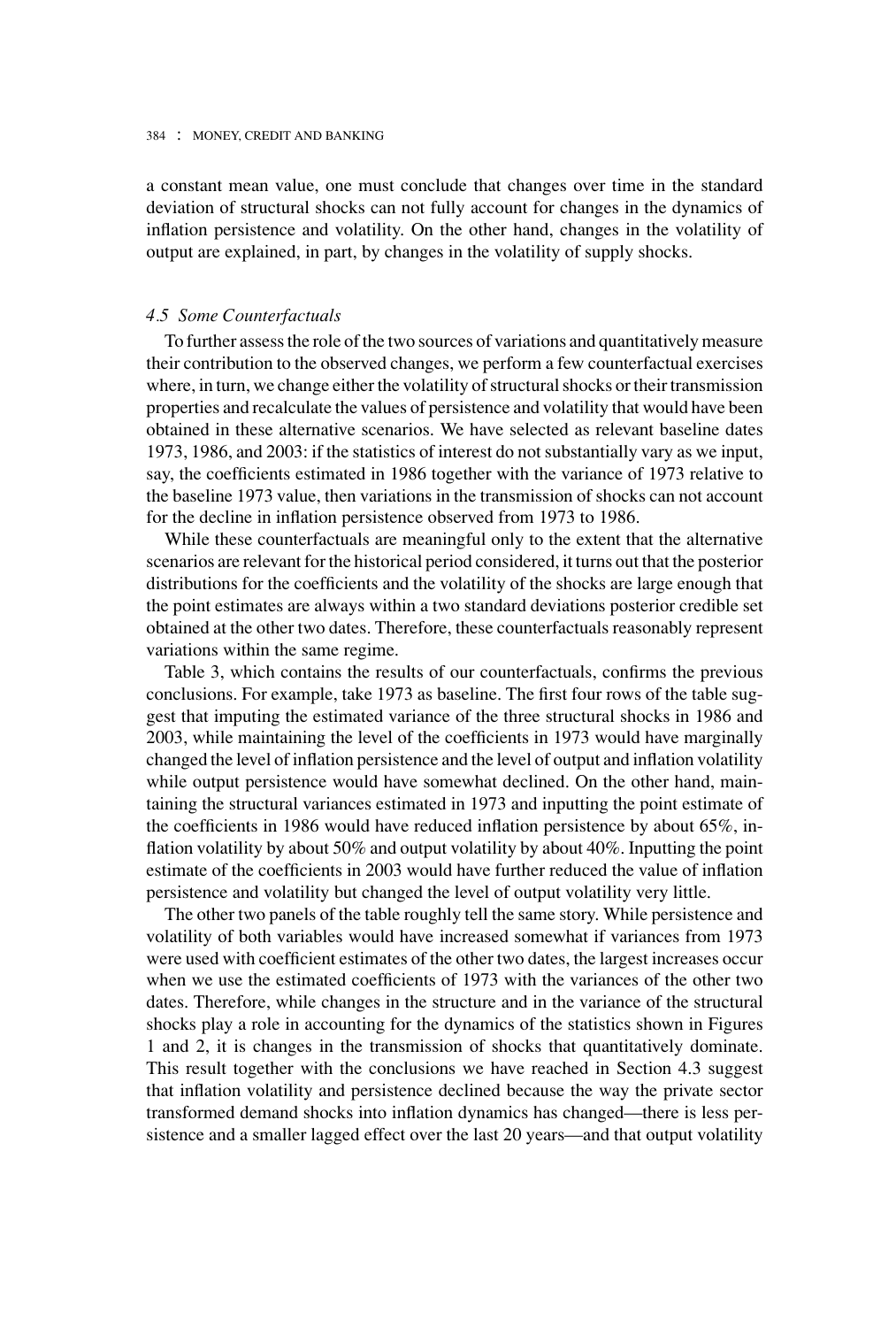|                                              | <b>Baseline</b>     | Variances 1986      | Variances 2002      | Coefficients 1986    | Coefficients 2002   |
|----------------------------------------------|---------------------|---------------------|---------------------|----------------------|---------------------|
| Persistence<br>Inflation 1973<br>Output 1973 | 1.4172<br>33.6959   | 2.2713<br>60.4769   | 2.1536<br>59.6789   | 0.9124<br>54.0389    | 0.6935<br>432344    |
| Volatility<br>Inflation 1973<br>Output 1973  | 33.6959<br>78.0520  | 53.7869<br>114.0195 | 54.7144<br>123.2002 | 25.0178<br>90.1735   | 24.7024<br>93.1246  |
|                                              | <b>Baseline</b>     | Variances 1973      | Variances 2002      | Coefficients 1973    | Coefficients 2002   |
| Persistence<br>Inflation 1986<br>Output 1986 | 0.4986<br>30.1670   | 0.9124<br>54.0389   | 0.7669<br>59.8006   | 2.2713<br>60.4769    | 0.4867<br>25.0375   |
| Volatility<br>Inflation 1986<br>Output 1986  | 12.4368<br>436.5748 | 25.0178<br>901.7355 | 23.2935<br>735.0975 | 53.6879<br>1140.1950 | 19.5359<br>713.3207 |
|                                              | <b>Baseline</b>     | Variances 1973      | Variances 1986      | Coefficients 1973    | Coefficients 1986   |
| Persistence<br>Inflation 2002<br>Output 2002 | 0.3513<br>20.0305   | 0.6935<br>43.2344   | 0.4867<br>30.0375   | 2.1536<br>59.6785    | 0.7669<br>59.8062   |
| Volatility<br>Inflation 2002<br>Output 2002  | 11.1984<br>419.0264 | 24.7024<br>931.2464 | 19.5359<br>713.3207 | 54.7144<br>1232.2002 | 23.2935<br>735.0975 |

#### TABLE 3

**COUNTERFACTUALS** 

Norrs: The table reports estimates of the statistics multiplied by  $10^5$ . Persistence is measured by the height of the spectrum at frequency<br>zero, Volatility by the value of the cumulative spectrum. Baseline refers to th data up to 1973 (1986 or 2002).

has subsided because of the way the economy transformed supply shocks in output fluctuations—again, there is less persistence and the lagged effect is much smaller.

One can think of several reasons for why these changes have occurred. For example, the slope of the Phillips curve may have changed and this may have altered the way inflation reacts to demand shocks. This, in turn, could be due to changes in the stickiness of prices, in the inflation indexation mechanism, or to variations in the labor supply elasticity. Canova (Forthcoming), recursively estimating a small-scale DSGE for the U.S. economy, finds that indeed the slope of the Phillips curve has varied substantially over time and that variations in the elasticity of labor supply are responsible for these changes. Changes in the persistence and magnitude of output to supply shocks could be the result of better inventory management, as suggested by McConnell and Perez Quiroz (2001), of changes in the underlying long run level of labor productivity (Gordon 2005), or of changes in the risk attitude of consumers. However, to pin down which of the parameters of the agents' preferences and technologies have changed, one needs to go beyond structural VAR analysis and study time variations in the context of a micro-founded structural model.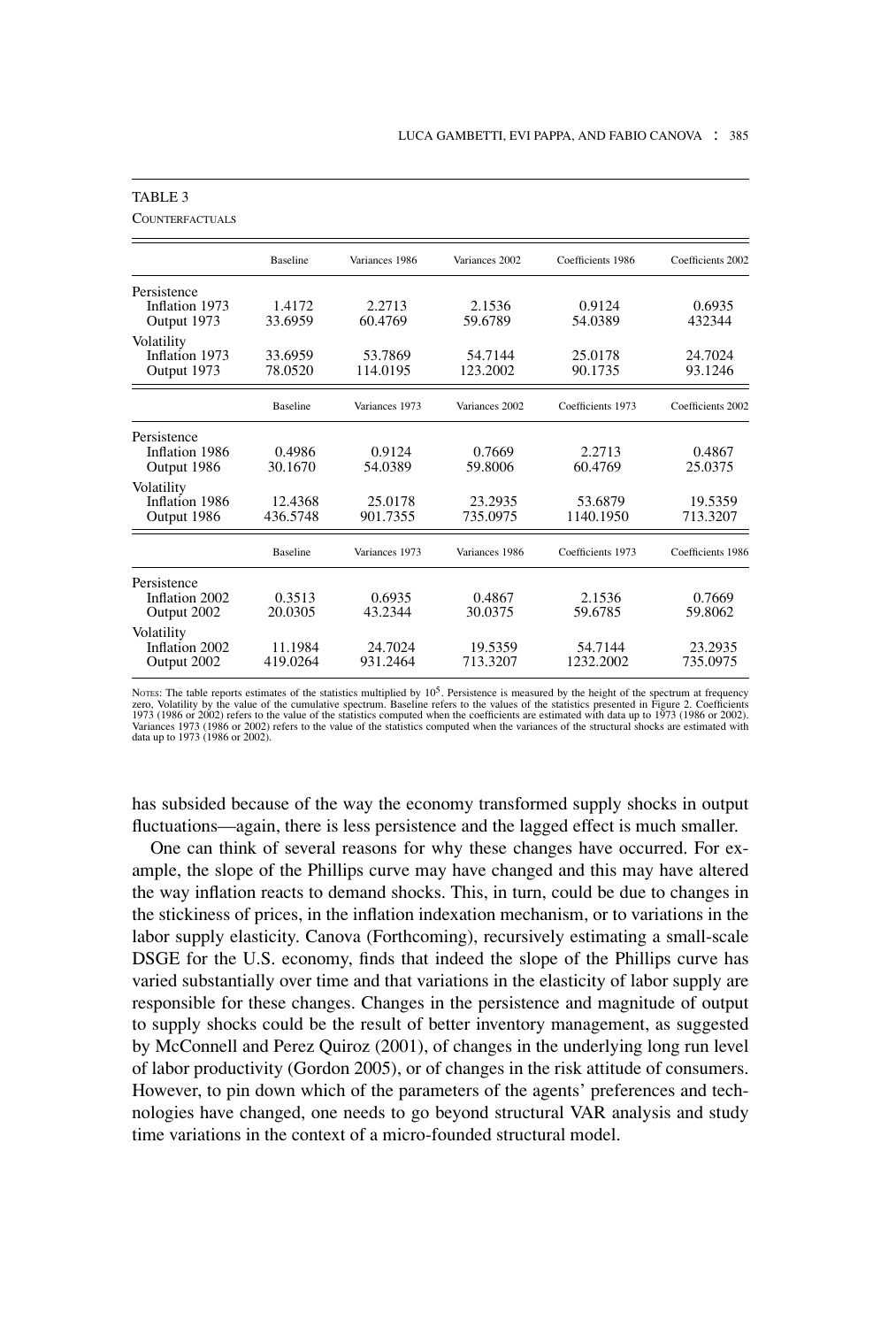# 5. CONCLUSIONS

This paper examined structural sources of output and inflation volatility and persistence and attempted to draw some conclusions about the causes of the variations experienced in the U.S. economy over the last 30 years. There has been a healthy discussion in the literature on this issue, thanks to the work of Clarida, Gali, and Gertler (2000), Cogley and Sargent (2001, 2005), Boivin and Giannoni (2006), Leeper and Zha (2003), Sims and Zha (2006), Lubik and Schorfheide (2004), Primiceri (2005), and Canova and Gambetti (2004) among others and, although opinions differ, there have been remarkable methodological improvements in the study of time variations in the structure of the economy and in the distribution of the shocks.

In this paper, we contribute to advance the technical frontiers by estimating a structural TVC-VAR model; by identifying a number of structural shocks using sign restrictions derived from a general DSGE model; by providing recursive analysis, consistent with information available at each point in time; and by using frequency domain tools to address questions concerning time variations in persistence and volatility. In our opinion, the paper also enhances our understanding of the causes of the observed variations in output and inflation dynamics. In particular, we show that while there are time variations in both the volatility of output and inflation and in the persistence of inflation, the differences are *a posteriori* insignificant. Standard errors are larger than in other studies for two reasons: our recursive analysis makes them depend on the information available at each *t*, and shocks to future parameters are not averaged out.

We show that time variations in inflation persistence are primarily due to a decline in the relative contribution of real demand shocks while output and inflation volatility change primarily because the contribution of real demand and supply shocks varies over time. Furthermore, we detect variations in the transmission of demand disturbances to inflation and supply shocks to output and some changes in the variances of technology and monetary policy shocks. Overall, consistent with the work of Sims and Zha (2006), Canova and Gambetti (2004), and Primiceri (2005), our analysis attributes only a small role to monetary policy in the evolution of the persistence and volatility of inflation and output over time and, consistent with the work of McConnell and Perez Quiroz (2001) and Gordon (2005), suggests that changes in the way the private sector responds to supply and real demand shocks, together with changes in the variability of structural shocks, may be a key to understanding the nature of the changes we have observed over the last 30 years.

To put our results in proper perspective, a few words of caution are needed. First, by construction, our analysis excludes the possibility that in one period of history the monetary policy rule produced indeterminate equilibria. Therefore, our analysis differs from the one of Lubik and Schorfheide (2004). Second, while the decline in the volatility of some of the shocks is consistent with exogenous explanations of the changes in output and inflation dynamics, such a pattern is also consistent with explanations that give policy actions some role. For example, if monetary policy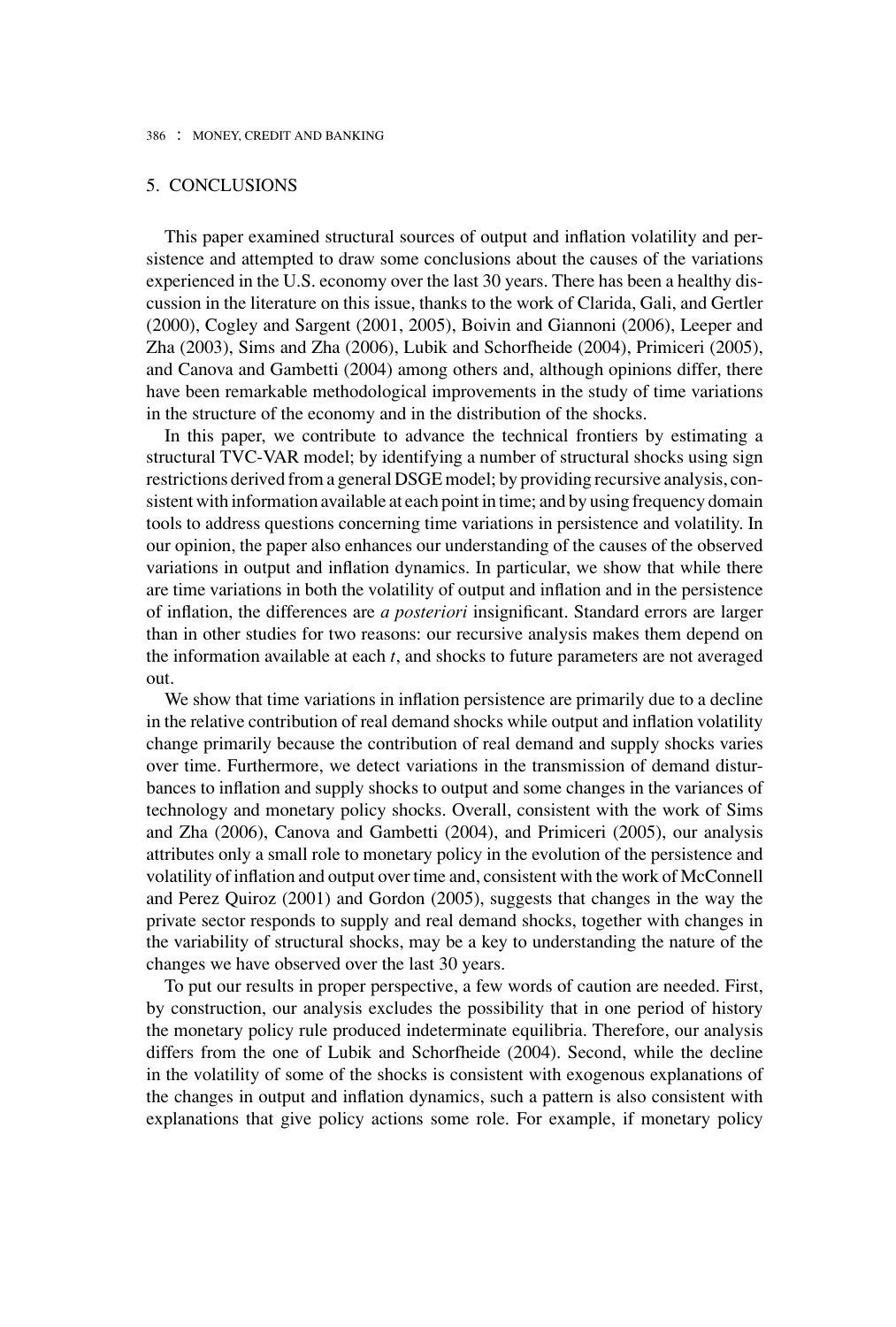had a better control of inflation expectations over the last 20 years and no measure of inflation expectations is included in the VAR, such an effect may show up as a reduction in the variance of the shocks.

Clearly, much work still needs to be done. We think it would be particularly useful to study the structural shocks we have extracted in detail, to look at how they correlate with what economists think are the sources of disturbances during the period and whether they proxy for missing variables or shocks. Furthermore, it could be useful to distinguish neutral and investment specific technological shocks. The model has implications for a number of variables that are excluded from the empirical analysis. Enlarging the size of our VAR could provide additional evidence on the reasonableness of the structural disturbances we have extracted. There are many studies using U.S. data, but very few exercises have looked at other countries or compared sources and causes of variations in output and inflation volatility and persistence across countries. Finally, understanding which of the parameters describing the behavior of the private sector has changed may help to understand better the empirical evidence we have uncovered.

# LITERATURE CITED

- Benati, Luca. (2004) "Evolving Post WWI UK Economic Performance." *Journal of Money Banking and Credit,* 36, 691–717.
- Blanchard, Olivier J., and J. Simon. (2000) "The Long and Large Decline in U.S. Output Volatility." *Brookings Papers on Economic Activity,* 1, 135–47.
- Boivin, Jean, and Marc Giannoni. (2006) "Has Monetary Policy Become More Effective Powerful?" *Review of Economics and Statistics,* 88, 445–62.
- Canova, Fabio. (2002) "Validating Two Dynamic Stochastic General Equilibrium Monetary Models Through VARs." CEPR Working Paper 3442.
- Canova, Fabio. (Forthcoming) "Sources of Structural Changes in the US economy." *Journal of European Economic Association*.
- Canova, Fabio, and Luca Gambetti. (2004) "Structural Changes in the US Economy: Bad Luck or Bad Policy?" CEPR Working Paper 5457.
- Chang, Yong, and Frank Schorfheide. (2004) "Labor Supply Shifts and Economic Fluctuations." *Journal of Monetary Economics,* 50, 1751–68.
- Clarida, Richard, Jordi Gali, and Mark Gertler. (2000) "Monetary Policy Rule and Macroeconomic Stability: Evidence and Some Theory." *Quarterly Journal of Economics*, 115, 147–80.
- Cogley, Timothy, and Thomas J. Sargent. (2001) "Evolving Post-World War II U.S. Inflation Dynamics." *NBER Macroeconomic Annual,* 16, 331–73.
- Cogley, Timothy, and Thomas J. Sargent. (2005) "Drifts and Volatilities: Monetary Policies and Outcomes in the Post WWII U.S." New York University, *Review of Economic Dynamics,* 8, 262–302.
- Fisher, Jonas. (2006) "The Dynamic Effects of Neutral and Investment-Specific Technology Shocks." *Journal of Political Economy,* 114, 413–51.